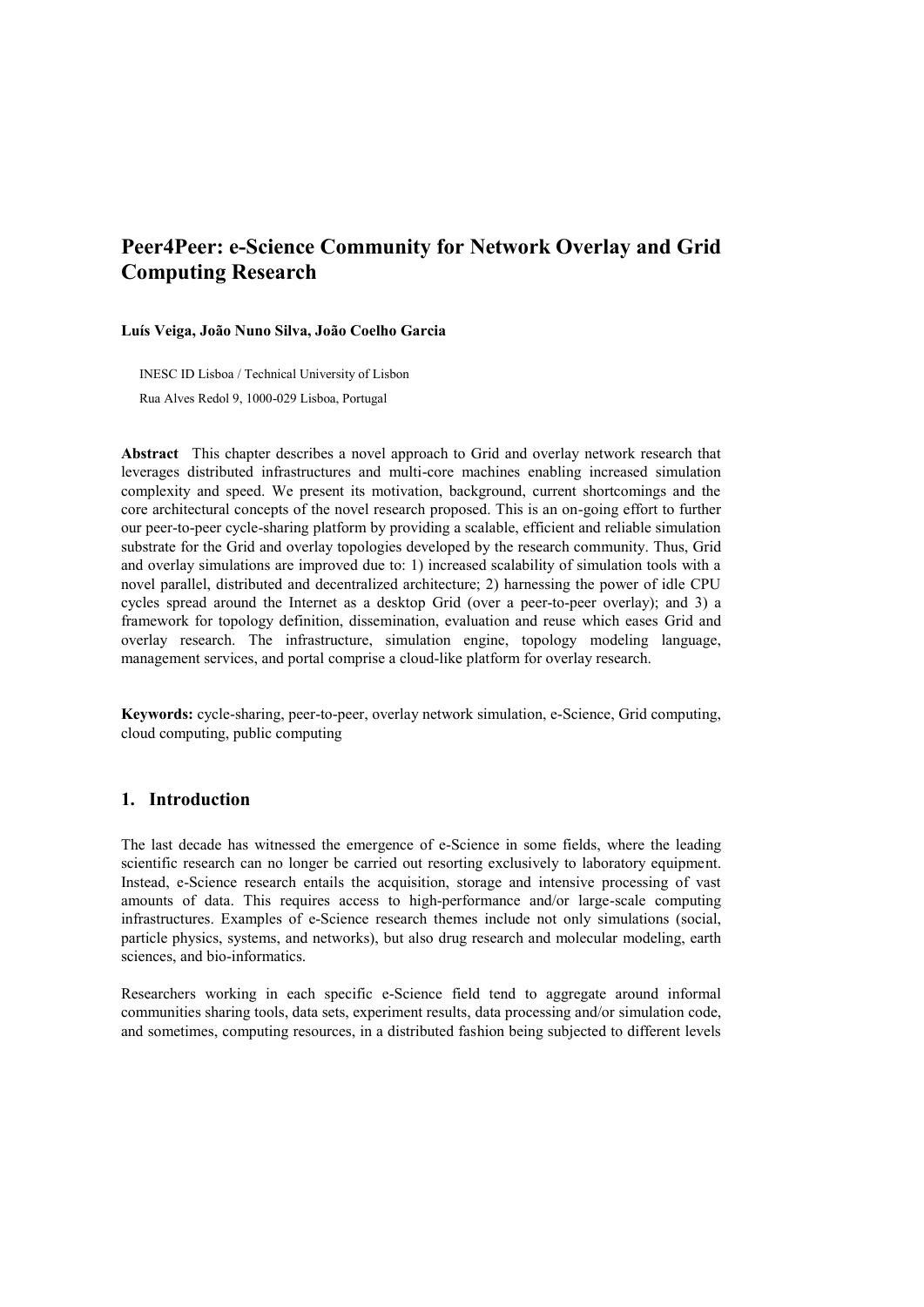of (de-)centralization. However, most e-scientists have limited computing skills, as they are neither computer scientists, engineers or programmers. Hence, the paramount importance of increasing the simplicity and transparency of the tools, middleware, models and algorithms that support e-Science activities.

More pointedly, regarding this work, peer-to-peer overlay networks and Grid infrastructures are areas of very active research within the distributed systems, middleware and network communities. The type of research we are addressing in this work is a part of computer science (developing protocols for overlay networks and Grid middleware is computer science). If this can be carried out with the very help of supporting infrastructures, middleware and applications deployed on a distributed system (reducing coding as much as possible), it is just another case of e-Science (even though it is not addressing fundamental sciences such as physics or chemistry; in fact, e-Science is also carried out on the other side of the sciences' *spectrum*, e.g., with statistical analysis employed in social sciences).

Given the large number of elements in such topologies (overlays and grids), an important fraction of the current research in this field is performed not on real systems but instead resorting to simulation tools (e.g., Simgrid [CAS01], PeerSim [JELA10], OverSim [BAU07]), hence reducing machine cost and administration issues.

Simulation of these topologies amounts to storing all the relevant information of the participating nodes in the simulated topology (either being simulated peers or simulated nodes integrated in a simulated Grid) and executing the protocol-described behavior of all participating nodes. This is very resource intensive as the data and behavior of a large number of nodes is being stored and simulated in a single machine.

Moreover, resorting to simulations enables researchers to carry out experiments with more elements (e.g., participating sites, applications) and more sophisticated behaviour than would be possible by resorting exclusively to real, manually deployed and user-driven applications. The results of these stress-test experiments enable researchers to argue and defend more realistic claims about their proposed overlay protocols, Grid middleware and schedulers. In such competitive research areas, new ideas without strong results to back them up simply will not deserve full credit, regardless of their intrinsic value. As the Internet grows bigger, thus must simulations grow in size and, consequently, also in complexity. Often, simulation code and simulated results are the sole information sources available to perform repeated research, which is still infrequent in computer science but an adamant requirement in other fields, such as medical and biological sciences.

Currently, research in these fields is carried out using two alternatives which are sometimes combined. Protocols and algorithms are sketched and coded resorting to application programming interfaces provided by simulation tools (sometimes, protocol and algorithm code are directly inserted as extensions to the simulation tool source code). This allows the study of the algorithm and protocol properties, coordination, soundness, and behaviour in very large scale populations (usually, around thousands or millions of simulated computing nodes). The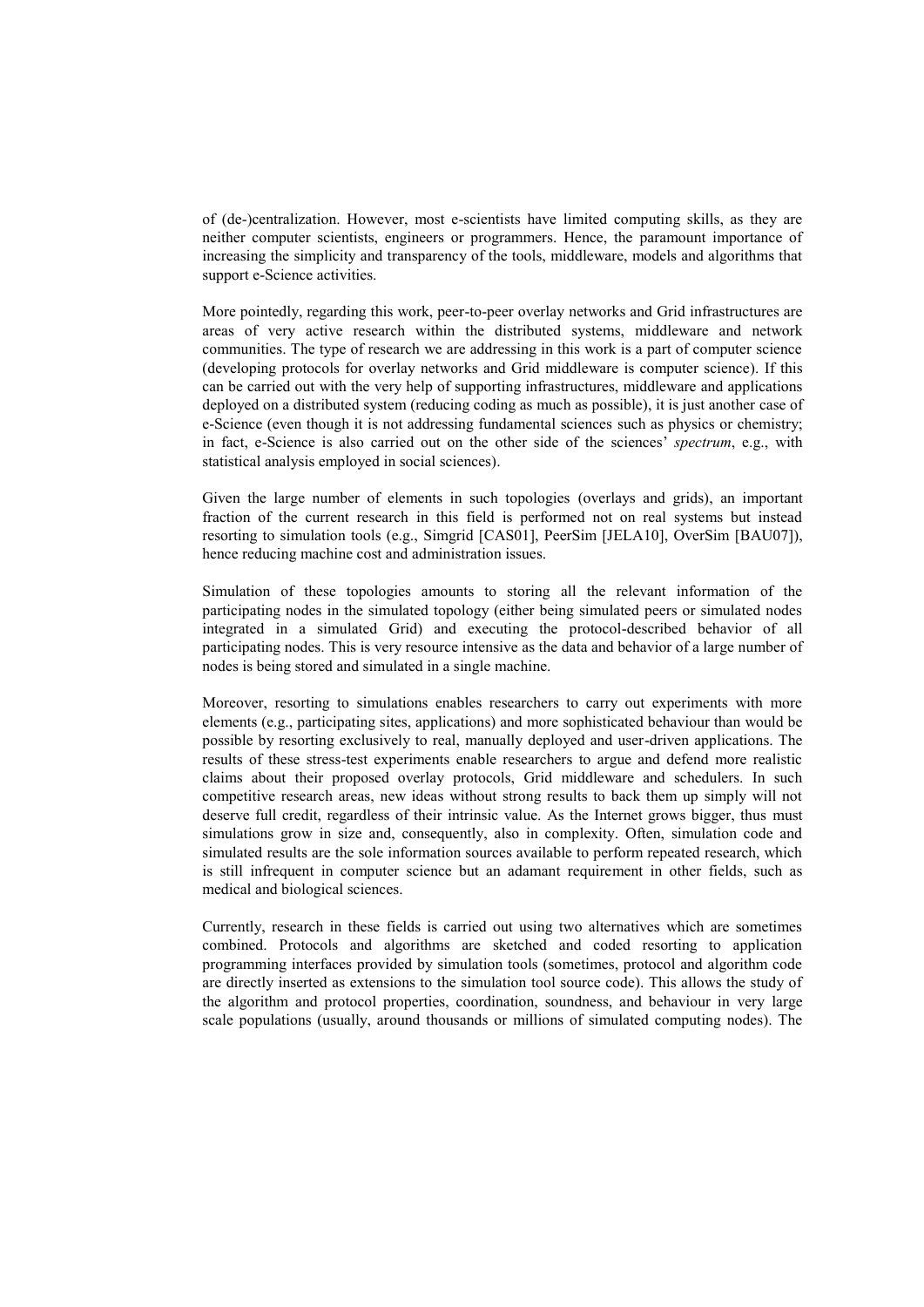simulators (NS2 [IH09], GridSim [BM02], Simgrid [CAS01], PeerSim [JELA10], OverSim [BAU07]) are programs that normally process an event-queue serially, which contains protocol messages sent by nodes, and delivers them to addressed nodes by executing predefined methods on those objects. These tools are limited to the computing power and available memory of a single machine. Therefore, details of such simulations must be restricted to a minimum in order to simulate such vast populations within acceptable timeframes. The simulations do not execute full application and operating system code, and do not monitor communication links with full accuracy.

Therefore, in order to demonstrate the feasibility of the actual deployment of a protocol and algorithm in a realistic test field, researchers must resort to an alternative approach. They make use of distributed test-beds where a limited number (up to a few hundreds) of dedicated physical machines (or shared via virtualization technology) execute the actual complete code stacks (operating system, middleware, protocol, and application code), where the performance of the execution and communication is evaluated by employing real machines and real network links among the test-bed nodes.

Unfortunately, current overlay and Grid simulation is encumbered by architecture, scale and performance limitations that cannot be solved simply by stacking more powerful computers. The performance of simulation tools is hindered because network and topology simulation code is mostly serial and manipulates a large global state, which is assumed to be consistent. Simulations are run in a centralized and sequential way therefore not drawing many of the advantages of increasingly prevalent multi-core machines or computing clusters. Thus, although the increased power of aggregated computers may be used to execute more Grid and overlay simulations simultaneously, it is not possible to run each individual simulation faster or to leverage more CPUs to run more complex simulations (larger number of elements) within a given time frame. Due to these limitations and memory demands, most simulations are today limited to just tens of thousand nodes which is not realistic given today's existing widespread usage of peer-to-peer systems.

Conversely, although existing utility and cloud computing infrastructures can manage large numbers of (virtual) machines, and can thus execute all the nodes of an experiment concurrently (or in parallel), it is currently unfeasible, both practically and financially, to allocate millions of machines in a dedicated test-bed. An alternative source of computing power must be found and drawn from. Large scale peer-to-peer infrastructures, usually dedicated to content-sharing, may be leveraged as processor-sharing overlays (usually called cycle-sharing platforms).

In this document we described the motivation, vision, architecture, and current implementation and performance results of Peer4Peer, an ongoing project addressing the challenges described above. Peer4Peer prescribes the usage of a world-scale free and voluntary cycle-sharing peer-topeer infrastructure to perform simulations of actual peer-to-peer protocols, algorithms and Grid middleware, of virtually unbounded size and with increased performance, breaking the serial nature of current simulation tools. Furthermore, the peer-to-peer infrastructure can also be leveraged for content-sharing and store programs, scripts, configuration of simulated network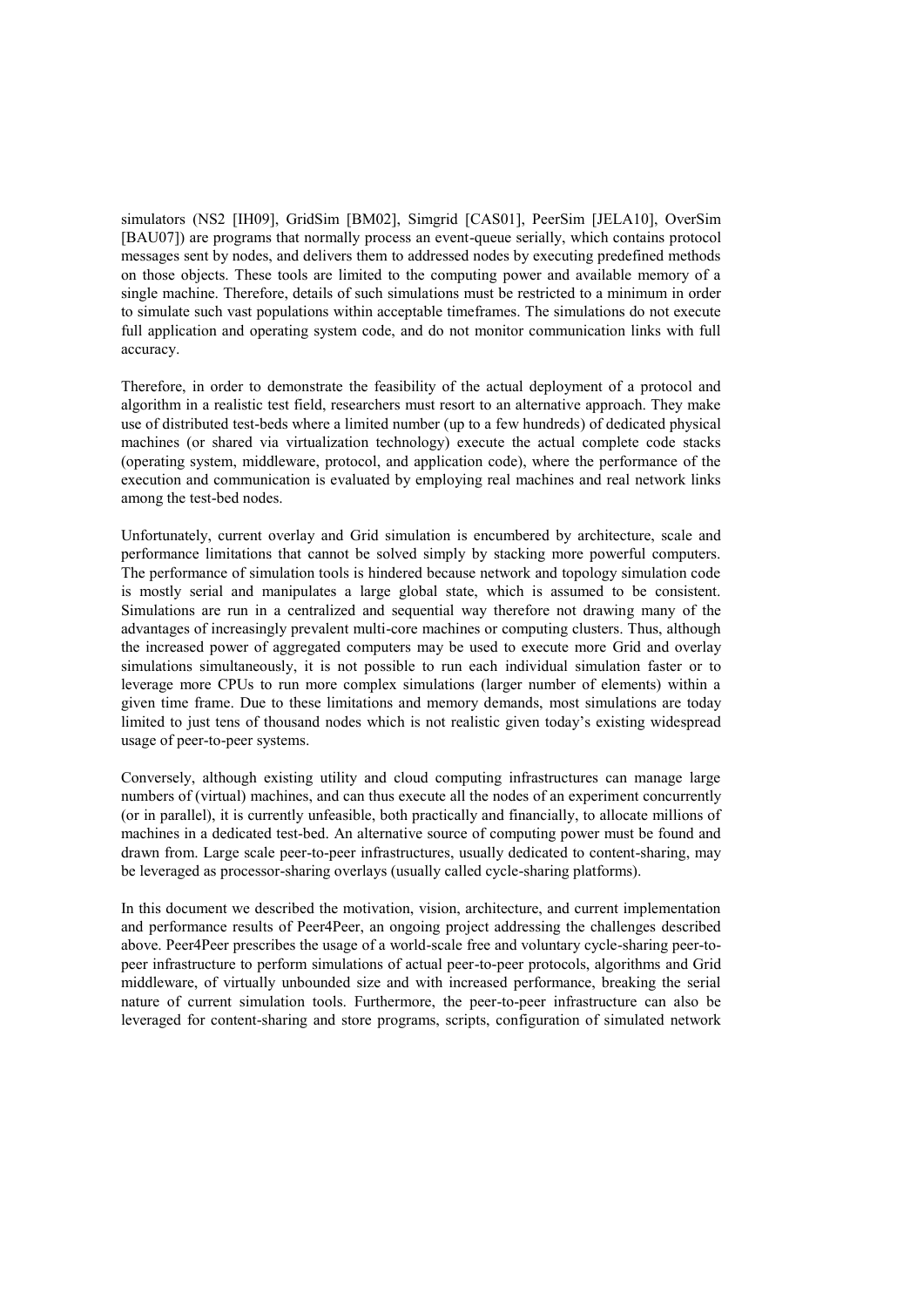topologies, experimental results, and schedules for experiment/simulation execution. This will facilitate the dissemination and reuse of research in areas of peer-to-peer protocols and Grid middleware. In summary, Peer4Peer is aiming at providing researchers with a platform to support e-Science, in the specific field of overlay and Grid simulation.

The remainder of this chapter is organized as follows. In the next section, we present a comprehensive portrait of how e-Science is carried out nowadays. In section [2,](#page-3-0) we present the case for a novel approach to overlay and Grid simulation. Sections [3](#page-7-0) and [4](#page-9-0) presents the main aspects of the broader long-term vision associated with the Peer4Peer project. In sections [5,](#page-10-0) we present the architecture of the current development efforts to deploy Peer4Peer, while section [6](#page-15-0) describes the main components and implementation details of the current deliverables. In section [7,](#page-22-0) we offer evaluation and performance measurements of the implementation already carried out. Section [8](#page-25-0) is dedicated to put into perspective the relevant related research in the main themes connected with our work, in a broader view. The document closes with some conclusions and future work.

# <span id="page-3-0"></span>**2. Current Approaches to E-Science**

The 1990's saw the birth of the cluster, a group of co-located general purpose computers connected by a dedicated network, as a mean to execute parallel scientific computations. PVM [S90] provided a set of message passing primitives, with implementations available on multiprocessors and LAN connected workstations, while, from the distributed systems side, NOW (Network of Workstations) [ACP+95] provided an abstraction layer, allowing the transparent access to network scattered resources (storage and CPU). From that point on, the architecture of a typical parallel system has been moving away from massive multiprocessors (connected with a proprietary bus) to clusters of computer nodes (some of them multiprocessors themselves) connected with commodity network equipment (Gigabit Ethernet or Mirinet).

This evolution of execution environments affected the available programming systems as well as resource management and scheduling middleware. Although clusters allow avoiding the cost of acquiring a mainframe or supercomputer, they have some drawbacks: competition between local (usually interactive) applications and cluster-wide applications, configuration and performance difficulties when the cluster is heterogeneous, and, lastly, reduced bandwidth if the cluster network interconnect is used for multiple purposes.

At the same time, the development of the internet allowed an easier access to remote resources. One of those resources was computing cycles. SETI@home [ACK+02] was one of the first systems to successfully use remote and scattered idle computer to process data and solve a scientific problem. Following these trends, today most parallel computations either run on clusters of computer nodes [TOP500] or over the internet [CKB+07, SCH07], and most fit in one of two categories: message passing or parameter sweep.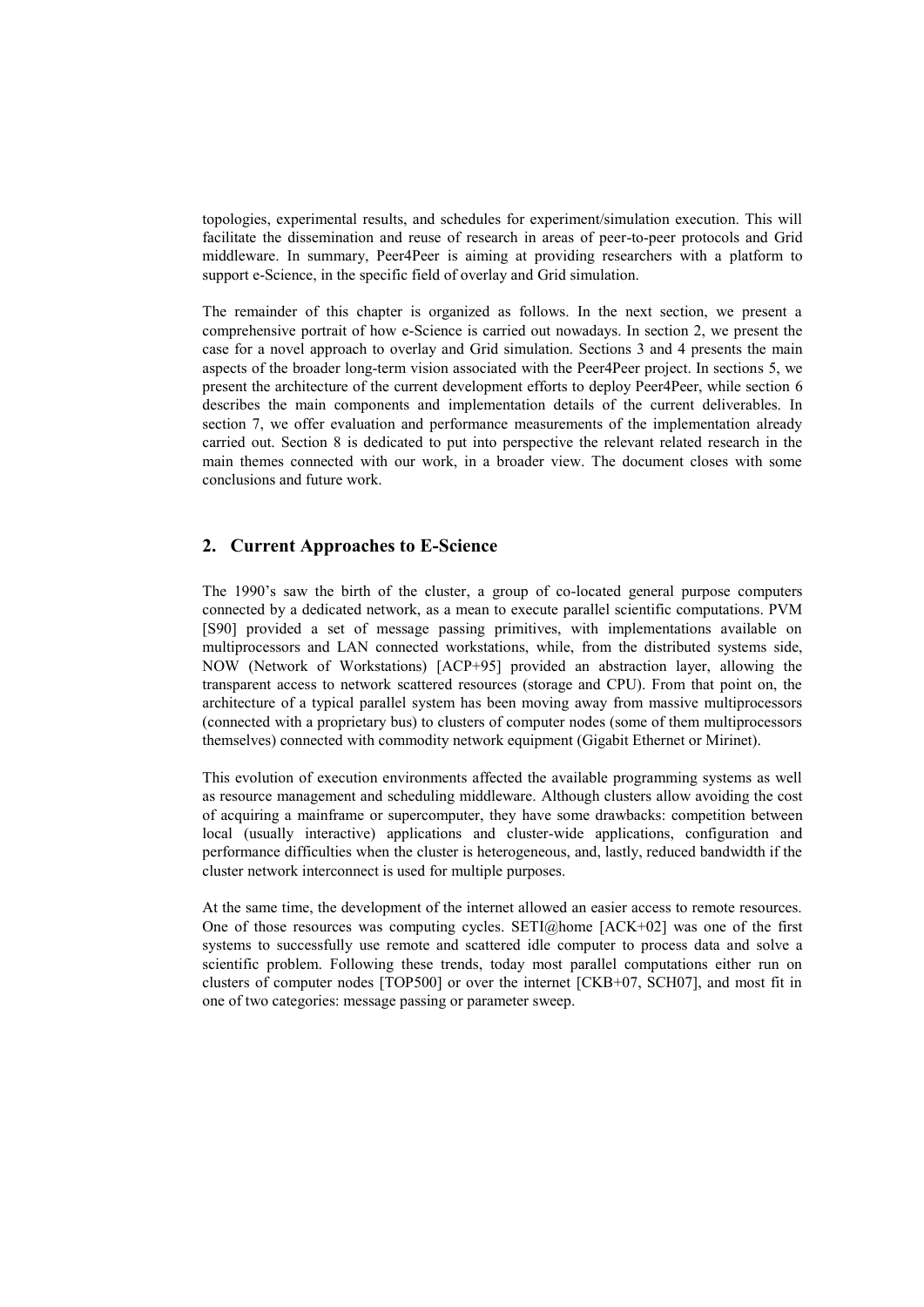In message passing applications, data is split and distributed among several nodes. Periodically messages are transmitted between nodes to transmit the relevant information, mostly changes on frontier data. To perform such communication, the most used API is MPI [F95]. In parameter sweep application, a master process goes over a range of possible parameters by starting several concurrent slave processes which, while running the same program, are executed using different parameters. Once these slave processes conclude, results are transmitted to the master process and aggregated there.

In clusters of small dimension, the management of the nodes can be had-hoc and without the need of specialized software. For any medium sized installation with several concurrent users it is necessary to have a software layer that manages the available resources, the submitted jobs and the authorized users. Resorting to nodes scattered over the internet to create a sort of ad-hoc cluster in order to perform a computation, amplifies both the benefits and problems of traditional clusters: nodes are even more varied and unreliable, and networks have less bandwidth and are less secure.

Examples of cluster resource managers are Condor [LLM88], Portable Batch System [HEN95], or Sun Grid Engine [GEN01]. Besides this software layer, clusters still need a distributed file system (such as AFS[HOW88], CIFS [LEA96], GPFS [SH02] or GlusterFS [GLU10]) in order to guarantee a uniform file access on every node. These resource managers handle the submitted jobs queues and schedule those jobs to the available resources. This process takes into account the requirements (memory, and number of processors), the available resources and other users privileges, and uses different scheduling policies [OSU82, FR92, KA99, JN99].

With Ian Foster's vision [FK99, FOS02] of a new computing infrastructure for research, the socalled Grid, the classical cluster disappeared from the center of the environment, becoming just a service for the creation of globally disperse communities. This vision encompasses two distinct development directions: the infrastructure to connect the various scattered resources (clusters) and the tools to ease the access to data, processing resources, and results.

One of the first initiatives for building a Grid infrastructure was Globus [F06]. Besides the creation of an infrastructure to connect geographical disperse resources, Globus also helped define a series of standards related to authentication, resource accounting, and interfaces to access remote resources. This new vision of a global computing environment changed the way authentication should be performed. While on a local cluster system a simple user/password authentication scheme was simple enough, on a globally distributed environment it is not. As users from different organizations (with some local common interests but possibly with global conflicting ones) will interact and share resources, sophisticated authentication schemes and resource access policies are fundamental.

Classical parallel programming paradigms can also be deployed on the Grid: users either develop a parallel application using a message passing API or define a parameter sweep job. In addition to these models, grids frequently support the definition and execution of workflow patterns, where a set of resources are accessed and used according to a graph description where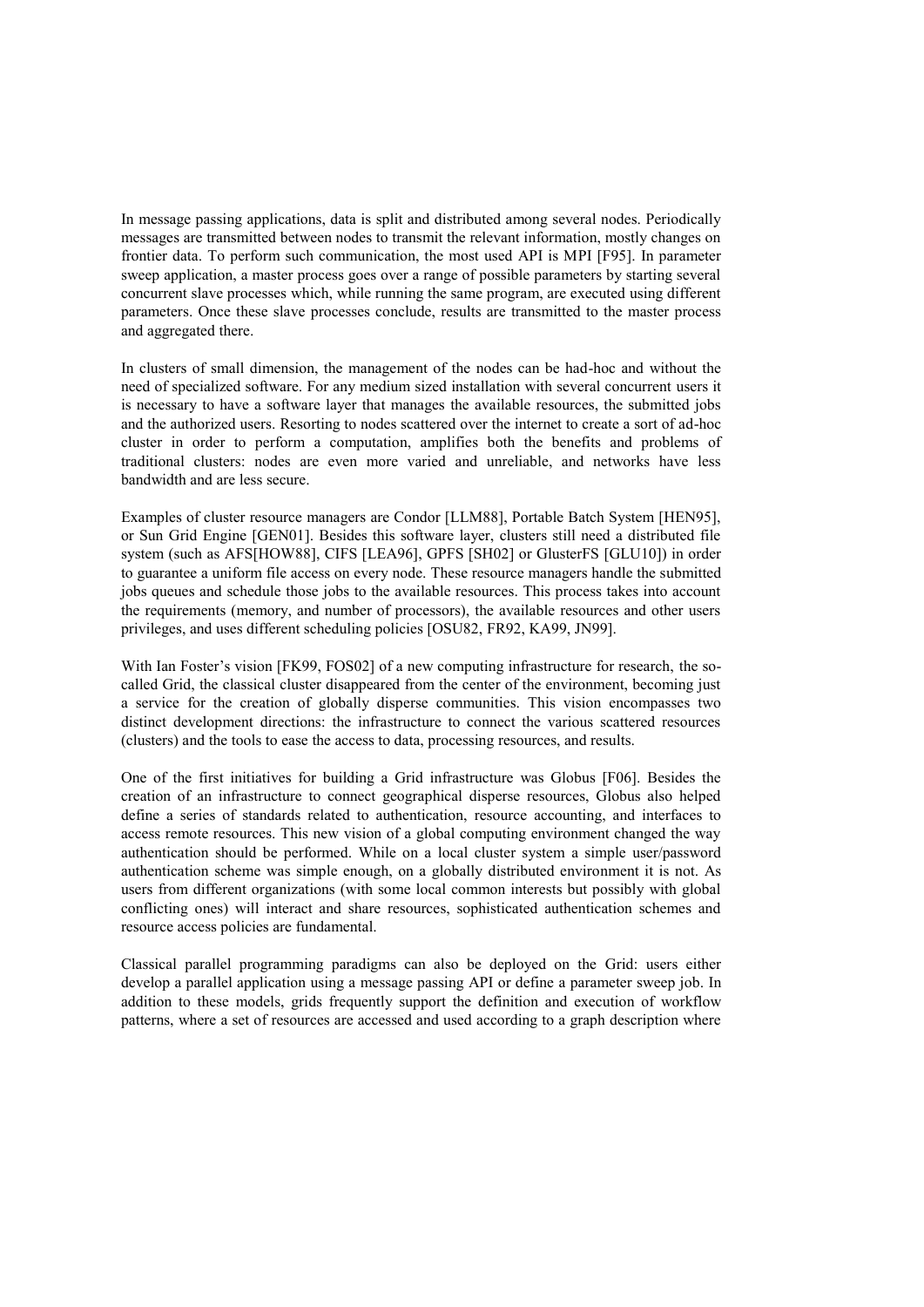each node represents a job and each vertex represents a dependency and/or data transmission between jobs.

In order to allow the parallel execution of programs on grids, meta-schedulers (Globus GRAM [FFM07], GridWay [DSA10]) have been developed. This new software layer aggregates different clusters and provides a uniform view of the various resources available. As in a cluster, when submitting a job, the user defines how many processors are required and submits the execution code, the input files and parameters. Based on this information, the meta-scheduler finds the best remote cluster to execute it.

Another vector of Grid research and development was centered on the creation of communities around research subjects. The fundamental aggregation software for such communities are research portals. Generic Grid portals (GridSphere [NRW04], NINF [SNS+02], Nimrod/G [AGK00]) allow for the interaction with the Grid using a simple user interface. With these portals users can authenticate themselves on the Grid, and define parallel jobs without resorting to the command line or editing configuration files. Although Ganga [HLT+03] is a generic Grid framework for job definition and management that allows for the development of specific plugin to be used by specific communities. At the moment there are plug-ins to execute simulations in the context of CERN's LHCb and ATLAS experiments.

Other Grid portals are specific to a research community. Through a web based graphical interface users may access experimental and simulation data, reuse previously developed simulation code and start jobs on computing clusters. NanoHub [KMB+08] is an example of such a portal. Besides the access to community web resources it also allows for the execution of simulation codes using available Grid backends.

Another relevant Grid platform is LEAD [PLA+06], a project in which a service-oriented architecture (based on web services) is used to leverage and extend a weather simulation Grid. The high level of service composition in LEAD provides users with powerful tools for simulation data generation (Weather Research and Forecast model), storage (myLEAD), search (Algorithm Development and Mining, aDaM) and visualization (Integrated Data Viewer). This architecture not only provides resource discovery to leverage computing power (mostly from supercomputing centers, albeit these are not usually available in research developed in other fields), but also eases application development (resorting to a workflow system, analogous to DAGMan in Condor), and data management and search (by means of a metadata catalogue).

Triana [TWS+05] is a Grid middleware framework that also aims at easing e-Science by, besides offering resource discovery and scheduling, providing an alternative application development model for Grid applications, coding-free for most researchers. This model is based on the graphical interactive composition of reusable components from an extendable component library (more than 500 developed covering, e.g., statistical analysis, signal, audio and video processing). Components are inserted into task-graphs akin to workflows and can be scheduled for execution in distributed manner. Although initially a stand-alone approach exclusively based on Java and RMI, Triana is now interoperable with Grid middleware, component frameworks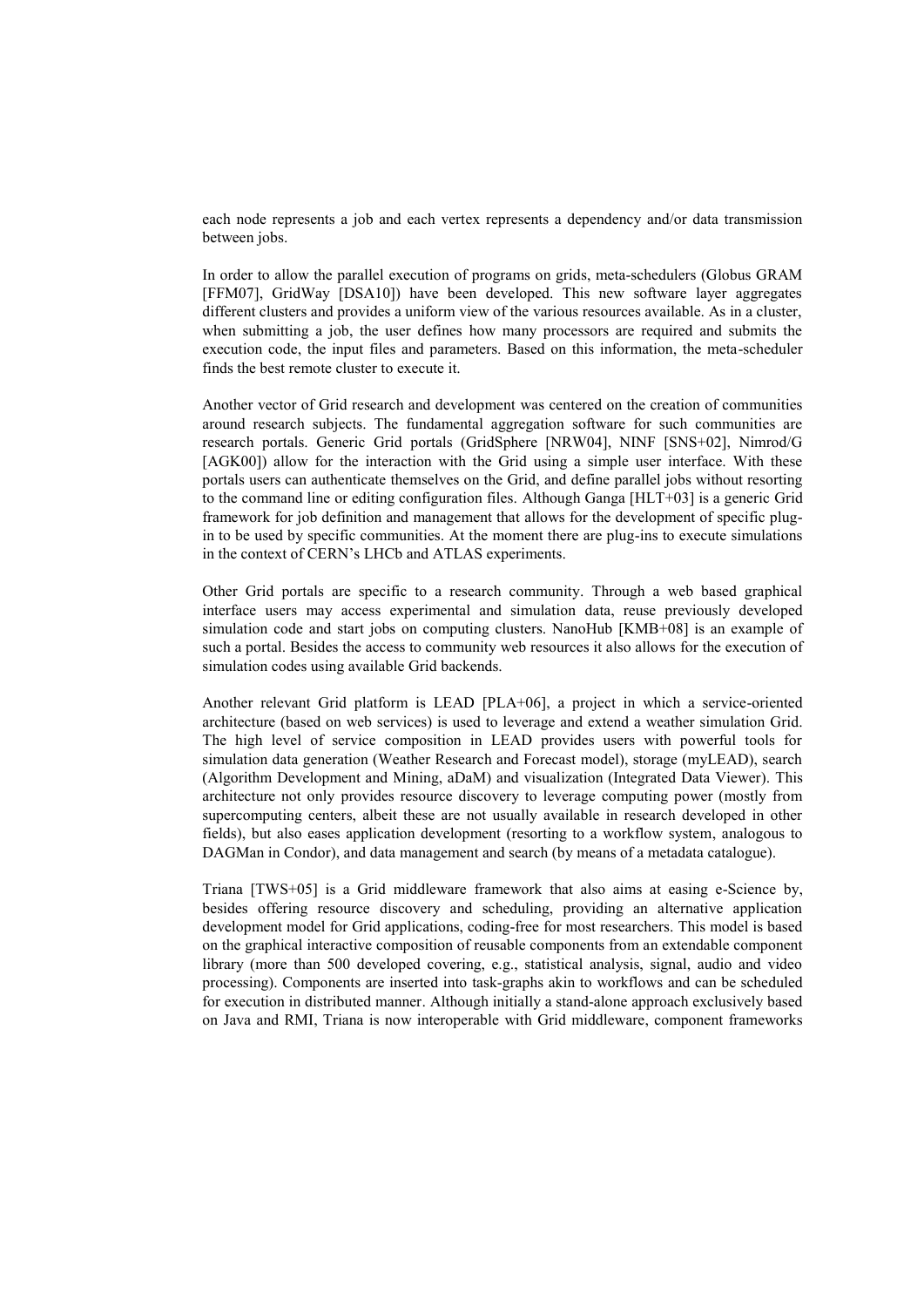and web services. Thus, Triana becomes more of an application development architecture and model than strictly a Grid middleware.

While the fully institutional parallel computing has been growing with several Grid initiatives, a more lax approach to parallel computing has also grown. With the growth of the Internet, idle computing cycles on desktop computers became a resource to be used and aggregated. One of the first projects to successfully use this new resource was  $SETI(\omega)$ home [ACK+02]. Attaining a performance of about 27 TeraFLOPS it proved that embarrassingly parallel applications could be executed outside the classical computing centers. Several projects tried to develop efficient architectures for the execution of such problems on the Internet, but the only successful surviving system is BOINC [AF06, SCH07]. Although its architecture is simple, it is difficult to set up a BOINC server and gather donors, and this architecture is limited to the execution of parameter sweep simulations, not allowing the execution of regular message passing parallel applications.

The cloud, in the form of utility computing infrastructures [AMA10,OPL10, EI10], is considered the next step in large-scale computing infrastructures allowing for the integration of grids (with computing clusters distributed across virtual organizations) and utility computing farms (Amazon Elastic Clouds [AMA10]). Such infrastructures revolve around the instantiation of system-level virtual machines (e.g. Xen), of preset configurations, charged by the whole number of processing hours or calls to web applications. When applied to the parallel execution of simulations this new infrastructures can be a viable and affordable source of computing power [EH08].

Although easily accessible, the resources provided by a computing cloud can only be used as a classical cluster, either to execute message passing applications, web applications or embarrassingly parallel problems.

The Archer platform [FBF+08] goes one step further from the classical Grid portal systems. It gathers around the same platform the users with similar computational requirements (simulation of computer architectures), but in the back end its approach diverges from the traditional Grid. Besides the usual Grid resources, Archer aggregates donated resources from the edge of the internet (as any other distributed computing infrastructure) and uses cloud and utility computing infrastructures as a source of computing power.

We have seen that the actual source for computing cycles ranges from dedicated clusters to the edge of the Internet at users' homes. Utility computing infrastructures are also becoming a viable source of computing power to solve simulation problems. Existing software has also been adapting to the new requirements: it is possible to execute parallel MPI based applications on clusters (dedicated or created on utility computing infrastructures), execute embarrassingly parallel application on the Internet (using distributed computing infrastructures) or execute workflows on the Grid (using for each step the best available resource).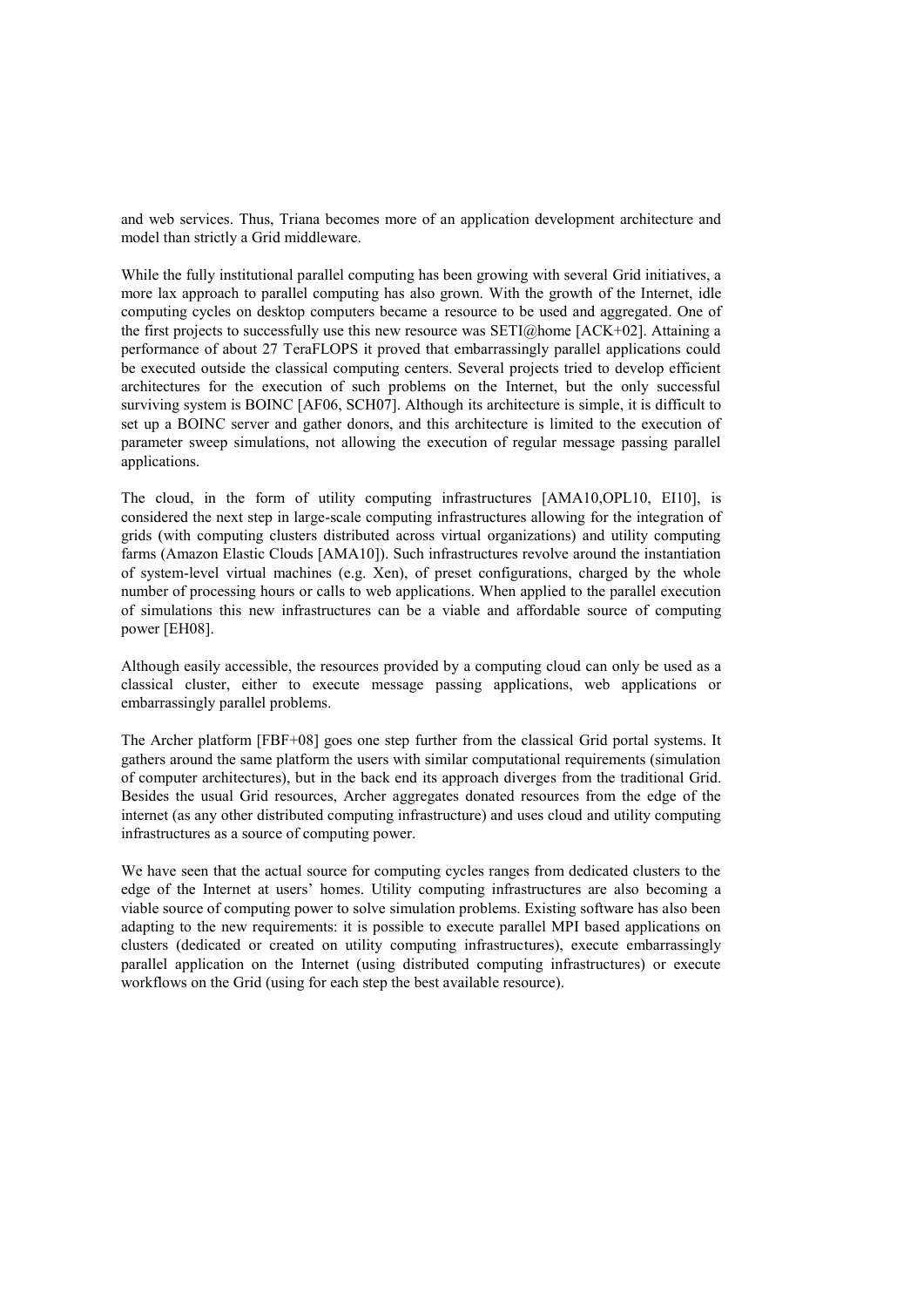To help use scattered and distributed resources, user communities have been gathering around Grid portals. These systems not only enable the sharing of knowledge (scientific results, educational material) but also allow an efficient access to distributed computing infrastructures. These portals only provide access to the Grid: set of institutional infrastructures where resources are lent or rented for a particular objective.

# <span id="page-7-0"></span>**3. The Need for Next Generation Overlay and Grid Simulation**

Clearly, the rich plethora of existing approaches to distributed computing and distributed resource and content sharing, described in the previous section, have enabled e-Science in various domains. Armed with such vast amounts of computing, storage and communication resources, researchers in various fields (e.g., physics, chemistry, materials science or biology) have achieved discoveries that could otherwise simply not have been possible in our lifetime due to limited computing power and resources.

Nevertheless, in several specific domains, simply amassing distributed resources is not enough. Simulation of distributed systems, namely peer-to-peer overlays and Grid middleware, is such a domain. Although the extra available resources can offer improved overall throughput (i.e., ability to perform more simulations simultaneously), by themselves they cannot guarantee improved speed (i.e., the elapsed time of each individual simulation).

In this chapter, we are addressing one of these specific domains where e-Science has offered only limited support for researcher interaction, content sharing, and some resource sharing but none for increasing the speed of experimentation. This is especially relevant in an era where multicore and multi-CPU machines are becoming prevalent, and cloud computing is promising elastic allocation of cheaper computing resources. These aspects should be entirely leveraged and taken advantage of in order to improve the performance of the tasks comprising peer-topeer and Grid simulation.

Currently, many researchers neither have access to clusters (nor grids), nor have an adequate budget for accessing commercial cloud computing platforms such as Amazon EC2. Furthermore, they face a conundrum when testing algorithms and middleware: they either use higher-level Grid/overlay simulators managing thousands of nodes but run serial, and not distributed or parallel simulations; or they use parallel and distributed lower-level system testbeds but run complex OS/application code requiring computing power several orders of magnitude higher for experiments of comparable complexity.

Existing free large-scale distributed research test-beds (e.g., PlanetLab [CCR+03], Emulab [WLS+02]) allow running experiments of complete distributed systems executing on real testbed nodes or virtual machines, using complete system images (operating system, protocol/middleware and application code) of each of the simulated participating sites in a distributed computation. However, the inherent overhead is prohibitive and simulating a small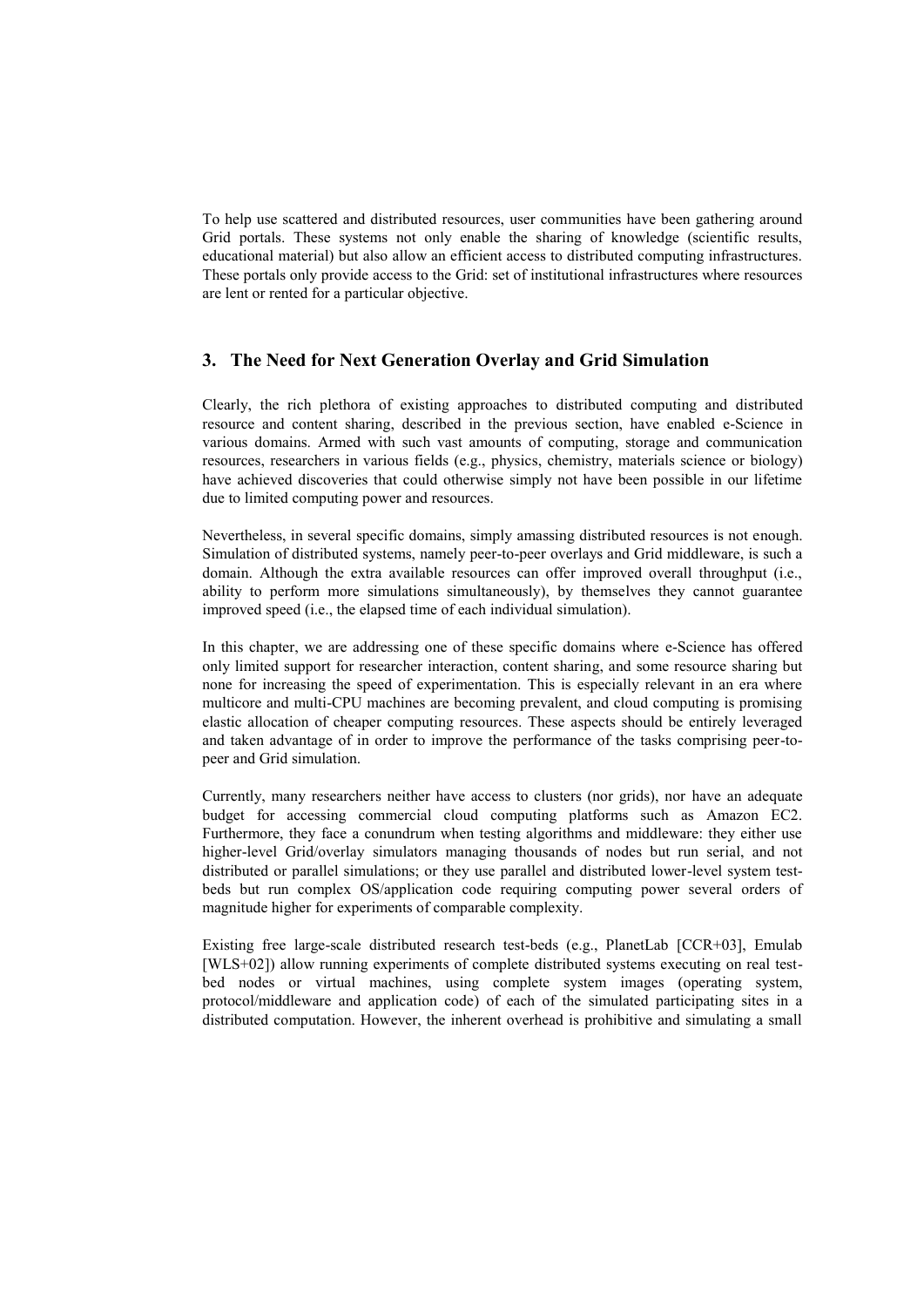to medium size system (e.g., hundreds of nodes) would require roughly the same order of magnitude of test-bed nodes to be available simultaneously which is impracticable. Some interfaces for network (NS2) and overlay (OpenDHT) simulators are also offered but they only reduce the burden of having to ship entire virtual appliances to be executed at the test-bed nodes. They do not allow cooperation among several simulators to parallelize simulations or simulate larger, more complex topologies.

When simulations are designed, the models and representations used to describe topologies are often of low semantic level, ad-hoc and mostly programmatic. This forces researchers to actually write tedious code to instantiate nodes in the topology and intricate, tool-dependent code to implement basic data structures and behavior (routing, neighbor tables). Topology reuse, analysis and both scholarly and teaching dissemination are greatly limited.

In summary, there are three important challenges that correspond to present shortcomings causing drag in these areas, regarding not only research but also even teaching:

- the serial nature of simulation tools, commonly involving centralized globally shared data and event queue manipulations, prevents the scale-up that could be provided by the increasing democratization of access to multi-core machines (e.g., dual-core laptops and quad-core desktops);
- the impossibility of executing simulations in distributed manner thereby preventing the scaleout that could be reached by engaging platforms for voluntary cycle-sharing, utility computing and Grid infrastructures (in testbeds as PlanetLab full execution imposes an overhead that greatly limits simulation size); and
- the dominance of programmatic descriptions of researched and tested topologies, locked in specific programming languages and simulator API idioms.

The aforementioned shortcomings cause a number of problems that hinder the expansion of current overlay and Grid research, both in depth, breadth and community impact. Examples of such restrictions include: limited simulation size and complexity; limited scope of results; inefficient employment of resources involved in experiments; lack of architecture/simulatoragnostic descriptions of protocols, middleware, and schedulers; very restricted ability to perform independent repeated research [NLB+07]; lack of a uniform repository for reusability of such research; global absence of accessible teaching platforms.

In the next sections we will describe in greater detail the ongoing work to achieve this with: i) a global overview of the Peer4Peer proposal, ii) the architecture for its deployment, iii) details of the current implementation, and iv) some performance and scalability results.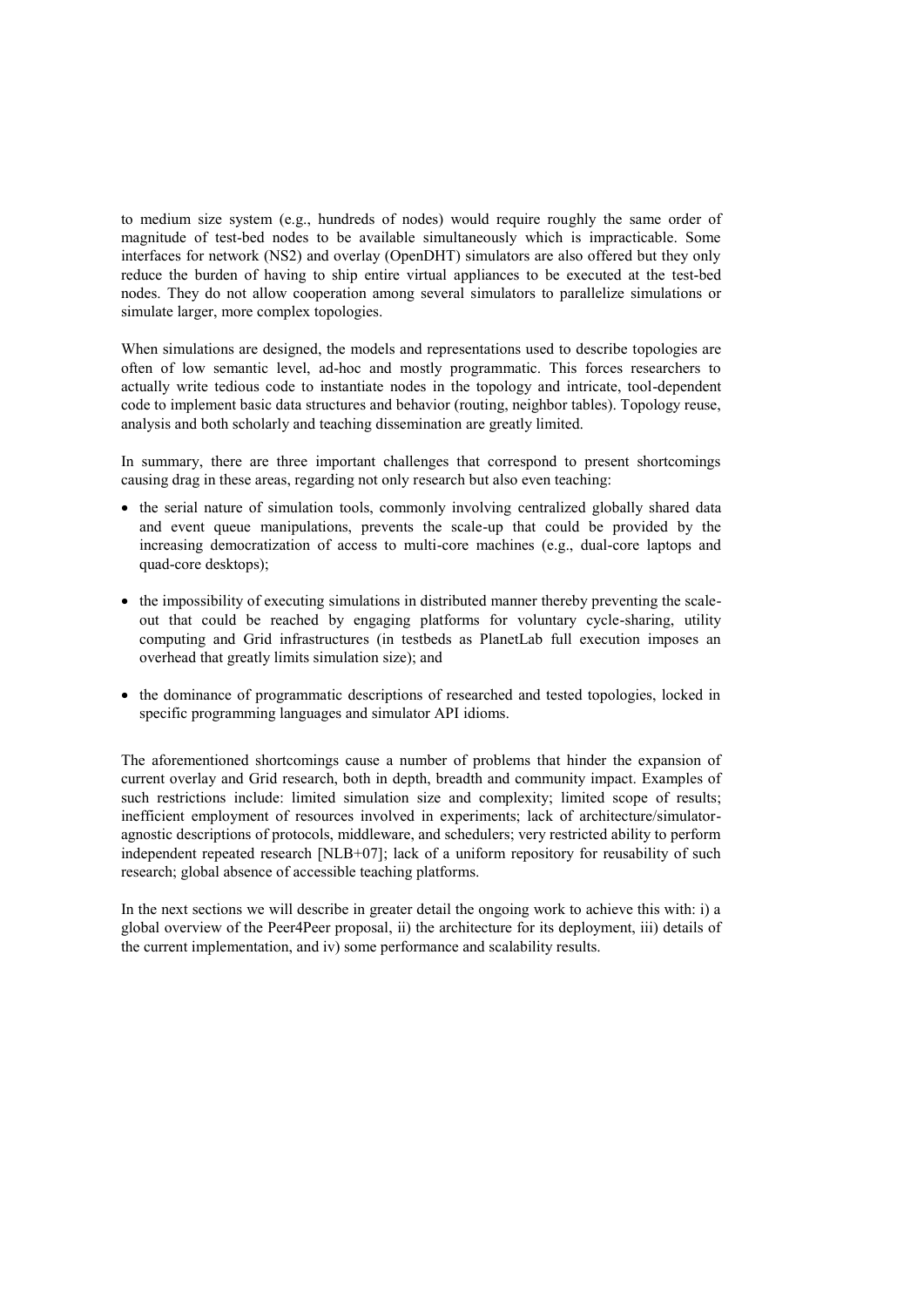# <span id="page-9-0"></span>**4. The Peer4Peer Vision: Peer-to-Peer Cycle-sharing, Parallelized Simulation, Data and Protocol Language**

Peer4Peer's aim is to provide researchers with a cloud-like platform for network overlay research. This entails contributing to laying foundations that will contribute to step up research in peer-to-peer overlay and Grid topologies to a new level. In order to achieve this, we need to tackle existing limitations regarding scale, efficiency and expressiveness by providing a new platform for overlay simulation research, as described in this section.

Therefore, in order to advance further, overlay and Grid simulation face new requirements:

- increasing scalability of simulation tools with a novel parallel, distributed and decentralized architecture;
- harnessing the power of idle CPU cycles over the Internet by incorporating them in a desktop Grid or a public computing infrastructure (on a peer-to-peer overlay), avoiding the need for proprietary clusters, access to institutional grids or utility computing budgets; and
- further Grid and overlay research with a framework for integrated topology definition, dissemination, evaluation and reuse.

To address the problems identified, the Peer4Peer approach is to attack them both in breadth and depth. This implies contributing with novel scientific solutions to specific problems (e.g., resource discovery on peer-to-peer systems), as well as providing the research community with a useful and usable simulation infrastructure integrated with a portal for easy access, configuration and sharing.

The primary substrate for Peer4Peer is an extendable peer-to-peer overlay platform (the mesh) comprising possibly asymmetrical participant nodes, aggregating individual desktop peers as well as efficiently leveraging, if available, computing time on server clusters, Grid sites and utility computing facilities.

Simulations of peer-to-peer overlay and Grid topologies are to be parallelized and distributed. What is now mostly a single main task in current simulation tools must be decoupled in order to allow concurrent progress of (partial) simulations of different regions of the simulated topologies. This results in higher speed-ups due to parallel execution and increases scalability by enabling the mesh to host simulations of potentially unbounded size and interaction complexity.

To overcome the lack of expressiveness of the simulation specification mechanisms in current tools, there is a need for a domain-specific language that allies greater expressiveness with the ability of reuse for teaching, study, and repeated research. Such topology modeling language (TML) will allow the specification of simulation requirements, flat, layered, multidimensional, hierarchical and novel recursive topologies to simulate arbitrarily large systems. A TML must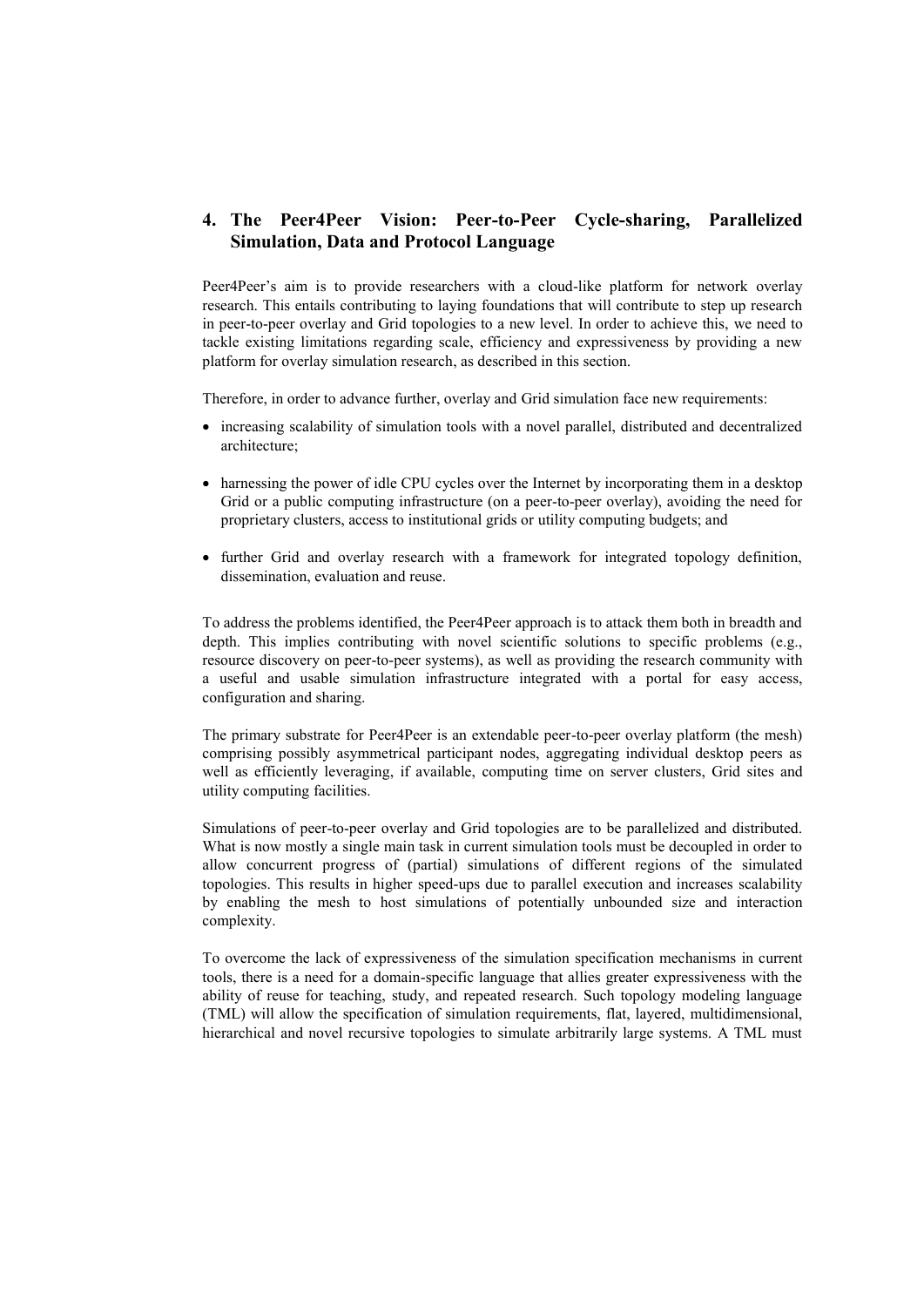encompass, at least, rules to specify: entry, exit, routing and recovery protocols; neighbor tables; indexing and data stored at nodes and how/where to retrieve it.

Finally, available open-source groupware and content management systems may be extended in order to create a portal for groups and communities to interface with Peer4Peer and interactively share topologies, simulations and results. An XML-RPC or REST-based interface enables automatic deployment and retrieval of results promoting embedding of Peer4Peer in web pages and mash-ups.

Simulated topologies need not be limited to content sharing. They could themselves be simulated cycle-sharing topologies as it is common in Grid infrastructures. Therefore, the use of a TML may allow the definition of policies regarding resource discovery, reservation, scheduling, accounting, recycling, redundancy, versioning, etc. to be enforced within each simulation.

Therefore, at its core, Peer4Peer is a recursive overlay topology comprising its substrate and all the simulated topologies. TML and its templates will be the empowering means to allow simulated topologies to define and explore new structures, behaviours, strategies and their easy widespread sharing.

# <span id="page-10-0"></span>**5. Current Peer4Peer Architecture**

In this section, we describe the main aspects of the current Peer4Peer architecture, which is depicted in [Figure 1:](#page-11-0) the mesh of simulator nodes running the overlay simulator, the simulation calculating the evolution of the state of a simulated network overlay, the services supporting the establishment and management of the simulation network, the topology model that formally specifies the simulated overlay, and, finally, the portal providing access to the simulator and mechanisms for sharing all involved information (topologies, simulation scenarios, results,  $etc,...)$ 

#### **A. Mesh: Cycle-sharing overlay**

The mesh is a peer-to-peer overlay able to harness idle computing cycles from asymmetrical participant nodes. Thus, it incorporates specific mechanisms and interfaces to engage peers, both individual desktop, server clusters, Grid sites and utility computing time slices. Each type of peer has different capabilities and a dedicated module is able to access them (invoking corresponding middleware) and exploit them (representing them as higher capacity nodes) by giving them higher simulation loads.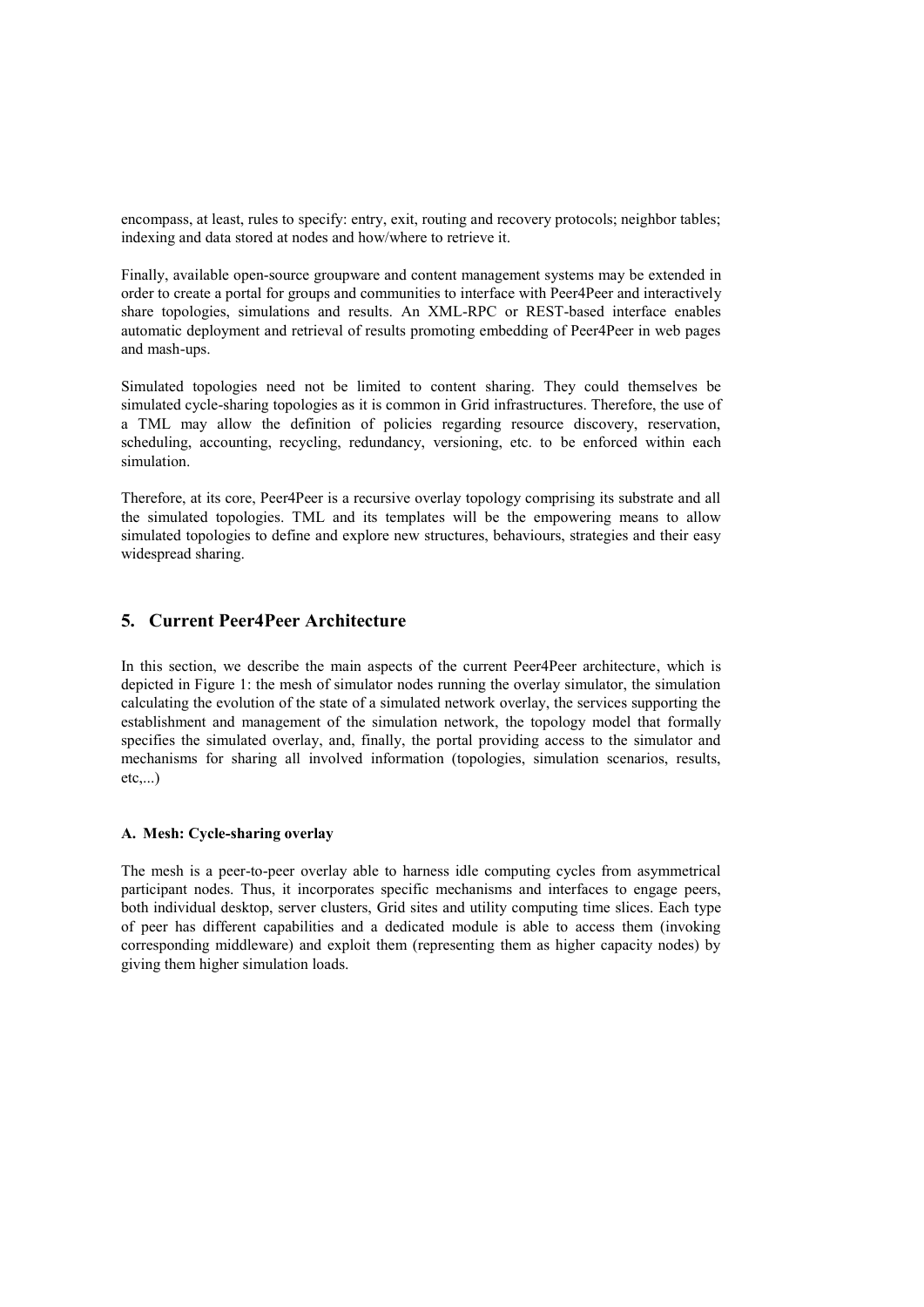

**Figure 1: Peer4Peer overall vision** 

<span id="page-11-0"></span>The Peer4Peer mesh is extendable. It provides the fundamental support for simulation deployment, result caching, data storage, and resource discovery and management for cyclesharing and distributed scheduling. On top of these fundamental mechanisms, more high-level services can be deployed such as retry-based fault-tolerance, replication for reliability, checkpointing and migration to ensure progress in long simulations, or more global evaluation aspects such resource recycling, accounting and quality-of-service. Though challenging, it must be noted that such high-level services can be implemented at the overlay/simulator-level. Therefore, the associated software development effort is much lower than implementing similar mechanisms within an operating system or virtual machine runtime.

The mesh follows a hybrid and hierarchical structure. In this sense, the mesh behaves as a recursive overlay topology. Regarding content and routing, the mesh is a structured overlay. Each top-level data item stored in the mesh is in itself either a topology description, a description of resource discovery and management policies, simulation setting, or results of simulation execution. Topology descriptions encompass node population, routing and communication protocol, and content placement rules. Resource and management policies to be enforced include: description of resource discovery, reservation, scheduling, accounting, recycling, redundancy, and versioning.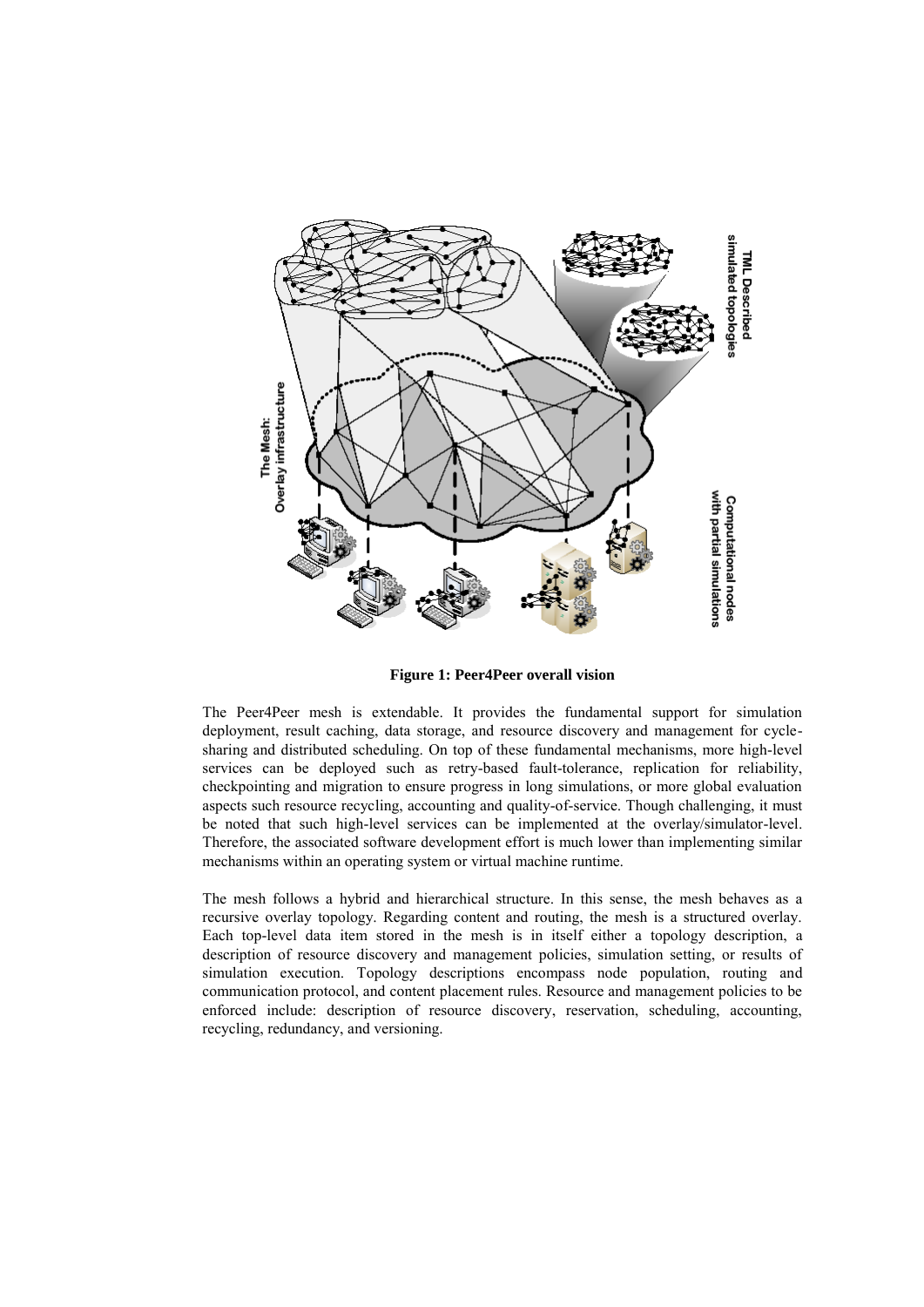Simulation settings encapsulate topology, resource and management policies. Simulation results include the outcome of simulations and aggregate properties such as average and total messages sent, etc. Simulated topologies are represented and managed across Peer4Peer as recursive topologies, i.e., overlays where data items represent segments of the very Grid and overlay topologies whose simulation may span tenths or hundreds of computers.

Regarding base-level services such as resource discovery (mainly w.r.t. CPU, memory and bandwidth) and scheduling of (partial) simulations, the mesh will employ automatically designated super-peers to act as information hubs about resources of groups comprising their neighboring nodes. Super-peers will aggregate into a structured overlay only to exchange resources when there are not enough within each group.

#### **B. Simulator: Parallel and Distributed Topology Simulation**

At every node in the mesh, a number of concurrent simulator threads is executed. Each one is in charge of executing a number of simulation steps to simulate a specific region of the simulated topology, i.e., it will perform a partial simulation. This way, events localized in the vicinity of a simulated node cannot interfere with other simulated nodes at a distance preventing them from being influenced by it (i.e., out of the event – message – horizon for a given number of hops) until some time has passed. Partial simulations may run in the same or different nodes.

Each node of the mesh will execute a component of the distributed simulation engine. Communication among nodes running partial simulations of one topology simulation interact using a standard API that either manages shared memory or exchange messages via the mesh. The simulation engine component may have different versions in accordance to the type of underlying infrastructure providing computing cycles. All versions of the simulation component perform parallel (i.e., multi-threaded) execution targeting multi-core machines as even desktop computers can benefit from it. All versions can be deployable as virtual appliances.

Simulation components are to be executed primarily on common cycle-sharing desktop nodes. Nonetheless, executing simulations on server clusters, Grid sites and utility computing infrastructures will leverage widespread middleware, libraries and virtual machine support (e.g., shared-memory, STM, Terracotta, MPI, Globus, and Xen).

Despite the simulations being distributed, consistency among simulation nodes must ultimately be enforced to ensure simulation accuracy and correctness, although a high degree of nondeterminism is already present in this type of systems in real deployments. In order to achieve this, we partition the global simulation state and investigate the adaptation of optimistic consistency algorithms, such as divergence bounding and more recent vector-field consistency [SVF07] employed. This leverages notions of locality-awareness employed in most massive multiplayer games that, while guaranteeing global consistency, employ region-based approaches to speed up most of the game interaction. The amount of time, or number of rounds, that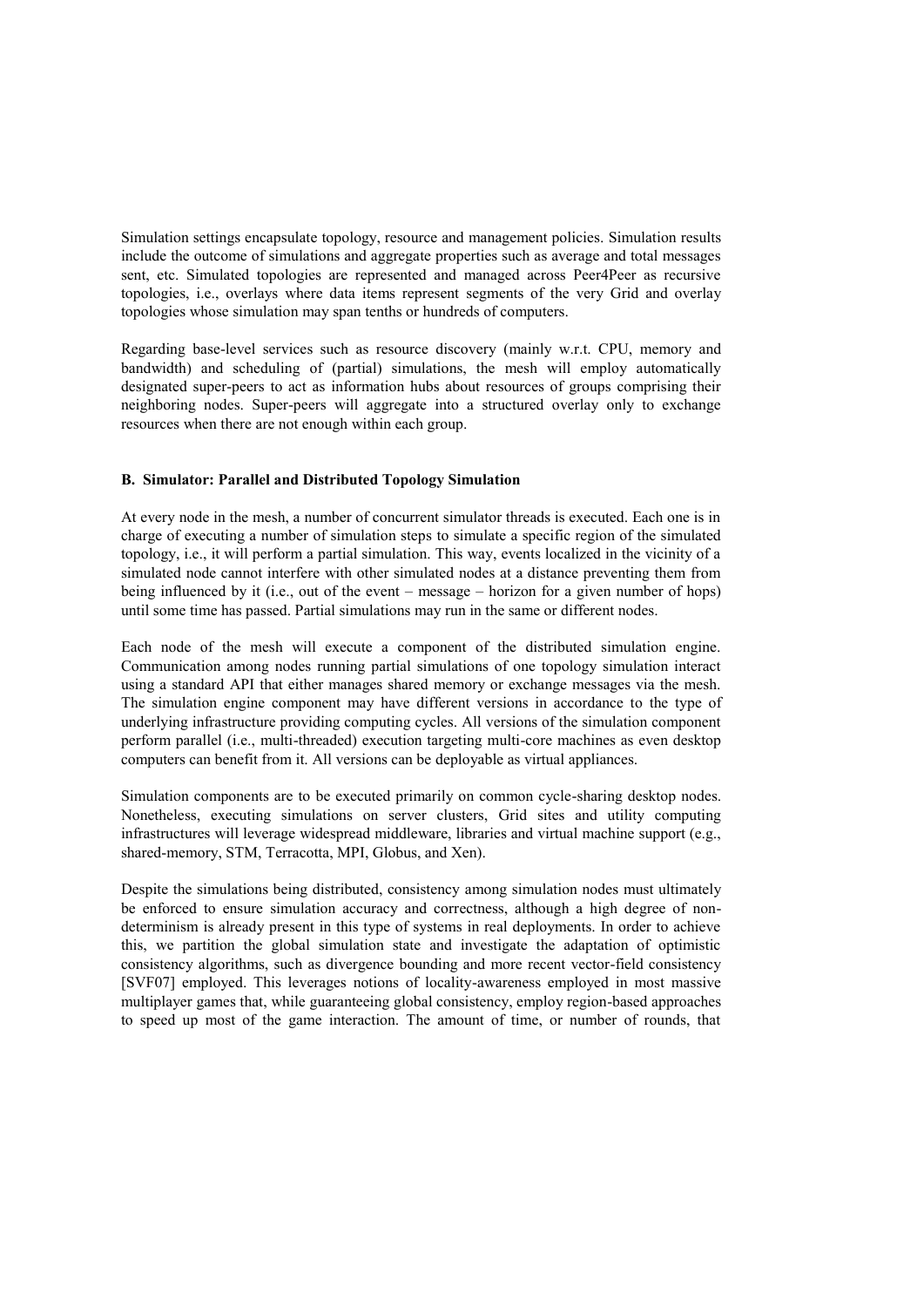mandate synchronization among regions, to ensure safety when interactions cross region boundaries, can be configured and tuned. Hard synchronization needs only to occur when events interfere with two or more of such simulated regions.

### **C. High-level Services**

Since the mesh is mostly comprised of voluntary desktop machines, node churn (entry, exit or failure) will be high in most peer-to-peer overlays. Therefore, to ensure fairness and balance in resources used by running simulations and to prevent wasted efforts on node failure, a number of higher-level services need to be deployed on top of the basic mesh. These will be included in the basic client as plug-ins to the mesh protocol and simulator engine.

To ensure fairness, these modules will provide migration of partial simulations to perform loadbalancing. Migration is also useful to attempt at co-locating sibling partial simulations in the same mesh node or neighboring nodes. This will prevent network communication among simulation engines and increase speed.

To prevent wasted work, the simulation modules provide fundamental fault-tolerance and reliability support. Each partial simulation may be scheduled several times to different nodes in the mesh, its results gathered and compared in order to confirm their correctness. To ensure that very long running simulations make any progress, partial simulations will be checkpointed periodically and their state stored in the mesh as regular simulation result data.

Therefore, over time, execution of simulations over the mesh, together with the expectable fluctuations in the mesh membership, will trigger higher-level services such as migration in order to restore load-balancing, and to improve performance by aggregating simulated regions with more intensive intercommunication within neighboring mesh nodes, or even within same node if sufficient capability is available there.

As a bootstrapping configuration mechanism, to maintain proper balance with respect to scheduling across the mesh, in spite of the different capabilities of the nodes, we make use special template simulations in order to benchmark average simulation performance on each platform.

# **D. Topology Modeling**

A key aspect to performing network simulation is being able to formally describe of the topology of the simulated network or overlay.

In order to allow faster and easier topology prototyping, development, deployment, testing, evaluation and redistribution, we are designing a new domain-specific language (a topology modeling language - TML) to express everything in Peer4Peer: data, structure, behavior and policies. TML prescribes a simple mostly declarative syntax, inspired in Java, allowing the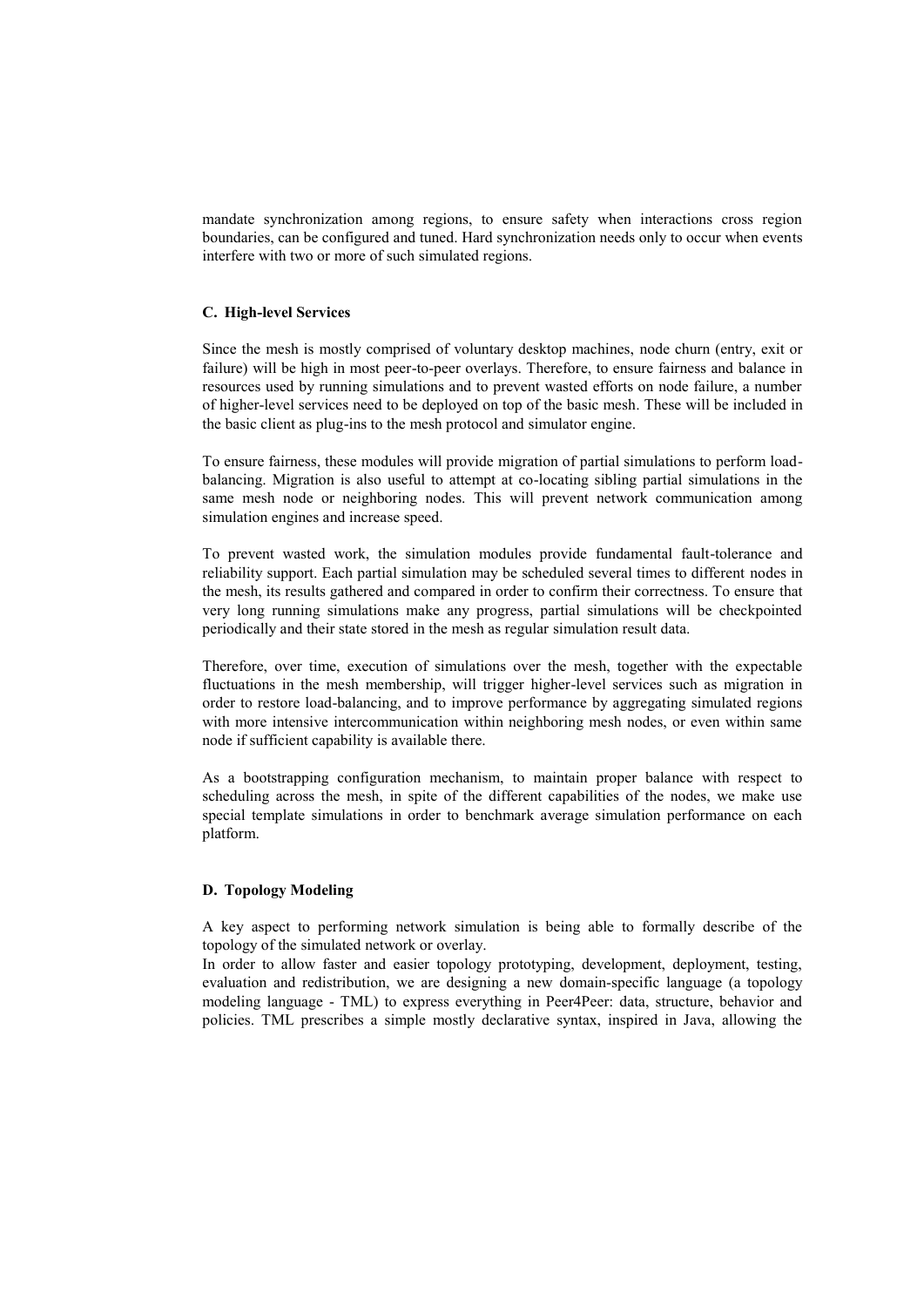definition of data structures, events and rules (predicates) to trigger actions (e.g., sending messages).

TML syntax includes features for the overall simulation description and topology structure (e.g., flat, layered, multidimensional, hierarchical and possible novel recursive topologies). This way, with reuse, TML allows easy definition of arbitrarily large systems in comparison with today's cumbersome programmatic approach. Regarding data structures inside simulated nodes, TML syntax encompasses rules to specify neighbor and routing tables. Concerning behavior, TML is used to express protocols (e.g., entry, exit, routing, and recovery). TML also allows the definition of pre-existing data content placed at simulated nodes prior to simulation start.

TML consists actually as a front-end pre-processor that generates source code targeting simulators' APIs (currently, only PeerSim). Nonetheless, if allows independence of simulator API and details, and can be made to target other simulators. We also intend to explore approaches based on byte-codes to speed up simulation execution. Such an approach will ensure compatibility across platforms hosting the mesh and the topology simulator.

At a higher level, TML aims the enrichment of simulations by separating topology structure and routing from higher-level policies such as resource discovery, reservation, scheduling, accounting, recycling, redundancy, versioning. Once defined, the description of a policy should be reusable in other simulations. This way, definitions of topology-related structure, data, behavior and policy can be mixed-and-matched resulting in increasing reusability, productivity and observability of studied properties.

#### **E. Integration and Portal Support**

To ease the deployment of Peer4Peer, its clients are distributed by using a number of alternatives all of them incorporating the same message and simulation protocol to ensure portability and integration. However clients can be either stand-alone applications to be run on desktops, jobs on a Grid (for maximum performance), or several space-efficient virtual appliances; thereby easing deployment and taking advantage of concurrent execution of partial simulations that can take place in multi-core and cluster participating nodes.

A web portal supports content sharing of topologies, simulations, policies and/or results among users, groups, and simulation-related communities. The main part of the development effort focus on allowing web interactive and automatic (scripted) interface with Peer4Peer. This is achieved by resorting to XML-RPC or REST-based interfaces. This also has the interesting outcome of allowing embedding of Peer4Peer in web pages and mash-ups, and automatic deployment and retrieval of results. This fosters the creation of a truly topology simulation community portal providing integrated and universal access to content and resources to perform simulations.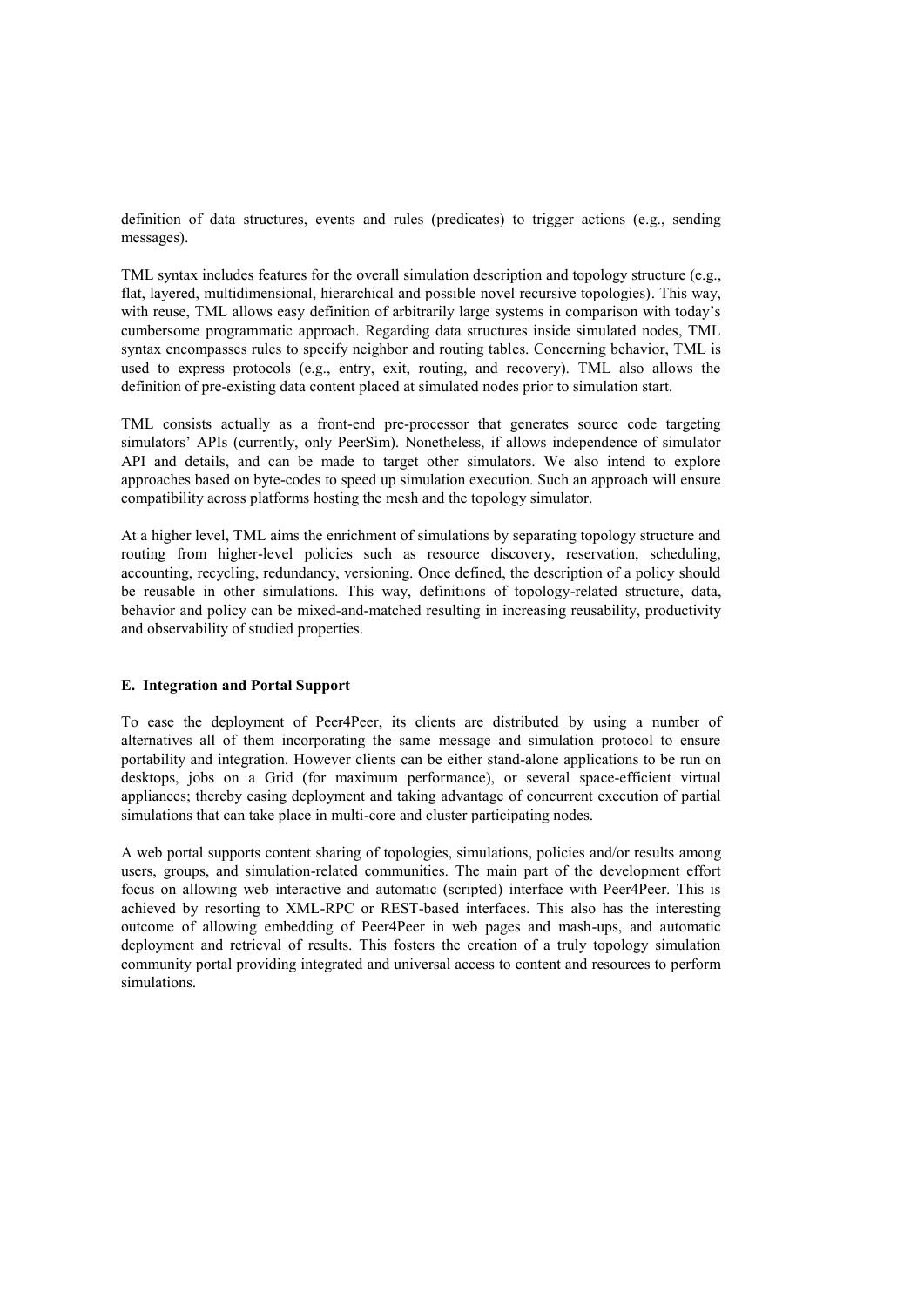Finally, the portal, instead of a standalone infrastructure, can be integrated with available opensource groupware and content management systems to manage groups, communities and social networks to interface with Peer4Peer and interactively share topologies, simulations, results.

# <span id="page-15-0"></span>**6. Implementation**

The foundation of the current Peer4Peer's implementation is a platform aimed at the execution, with improved scalability and performance, of the peer-to-peer simulator, PeerSim, on top of a cycle-sharing infrastructure. This infrastructure is able to leverage the resources available at nodes included both in local clusters or LANs, Grid infrastructures, and a custom peer-to-peer network of voluntary cycle-sharing nodes. PeerSim execution is parallelized and being made distributed.

The Peer4Peer platform implementation is depicted in Figure 2 with its main software components and data flows. Peer4Peer implementation is based on the following components, following a top-down approach:

- job management and portal services using nuBOINC [SVF08], to store descriptions of job requests and primary replicas of topology descriptions, simulated protocols, experiment results, etc.;
- resource requirement description and resource discovery coordination using STARC [SVF10];
- peer-to-peer infrastructure enabled with cycle-sharing capabilities, called Ginger [VRF07], with overlay membership management, decentralized resource discovery, distribution of computation and decentralized data caching;
- modifed version of PeerSim (P4PSim) which runs protocol simulations in parallel, to take advantage of multicore hosts for increased performance, and with support for distribution to allow for larger and more complex simulations.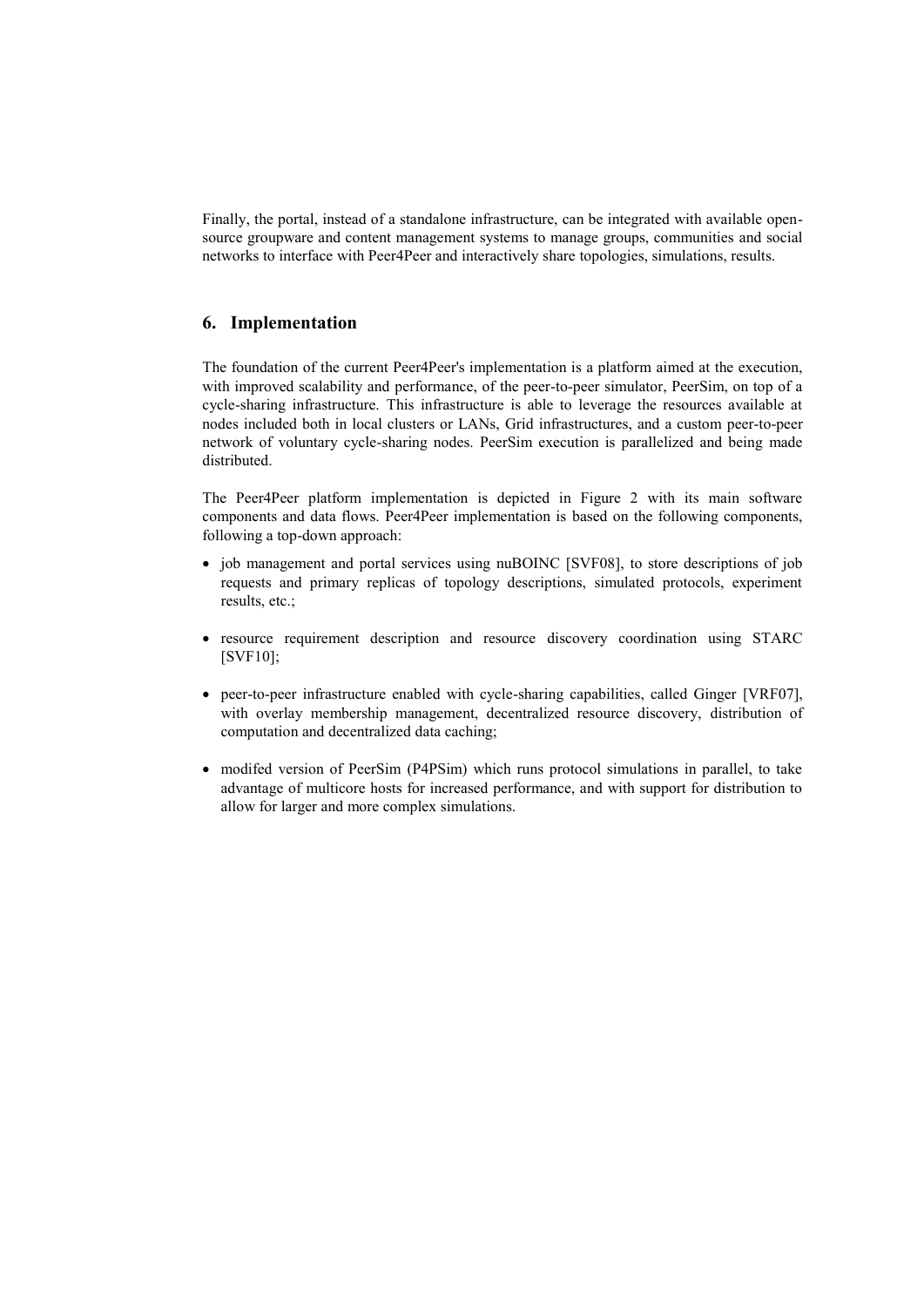

**Figure 2: Peer4Peer main software components and data flows**

Broadly, at the top, users submit job descriptions and data (topologies, protocols, experiment results, etc.) they want to make globally accessible to the Peer4Peer portal hosted by a number of nuBOINC servers. Job descriptions input data and simulation results may be cached elsewhere (namely, entirely on clusters or in chunks across a P2P overlay). At the bottom, every participating and donor node runs Ginger embedded with P4PSim to perform actual simulations.

Users may submit requirements (e.g., CPU cores and speed, memory, disk, network bandwidth) to STARC that will interface with three types of existing underlying network architectures: LAN and cluster managers, Grid middleware, and a P2P overlay (enhanced with cycle-sharing). This enables STARC to discover hosts able and willing to execute job tasks. Tasks are converted in gridlets (a work unit) that can be appended to resource requirement descriptions fed to STARC; they can be created either at the nuBOINC servers or previously by submitting nodes (by the Gridlet Manager in Ginger). The discovered hosts can retrieve job descriptions (optionally also embedded in gridlets) and data from nuBOINC servers or from the Ginger P2P overlay. When nodes do not belong to the Ginger overlay (relevant case but not the most interesting in the context of this work), the cluster coordinator or Grid middleware spawns a process with a Peer4Peer virtual appliance with: P4PSim, Ginger middleware (for gridlet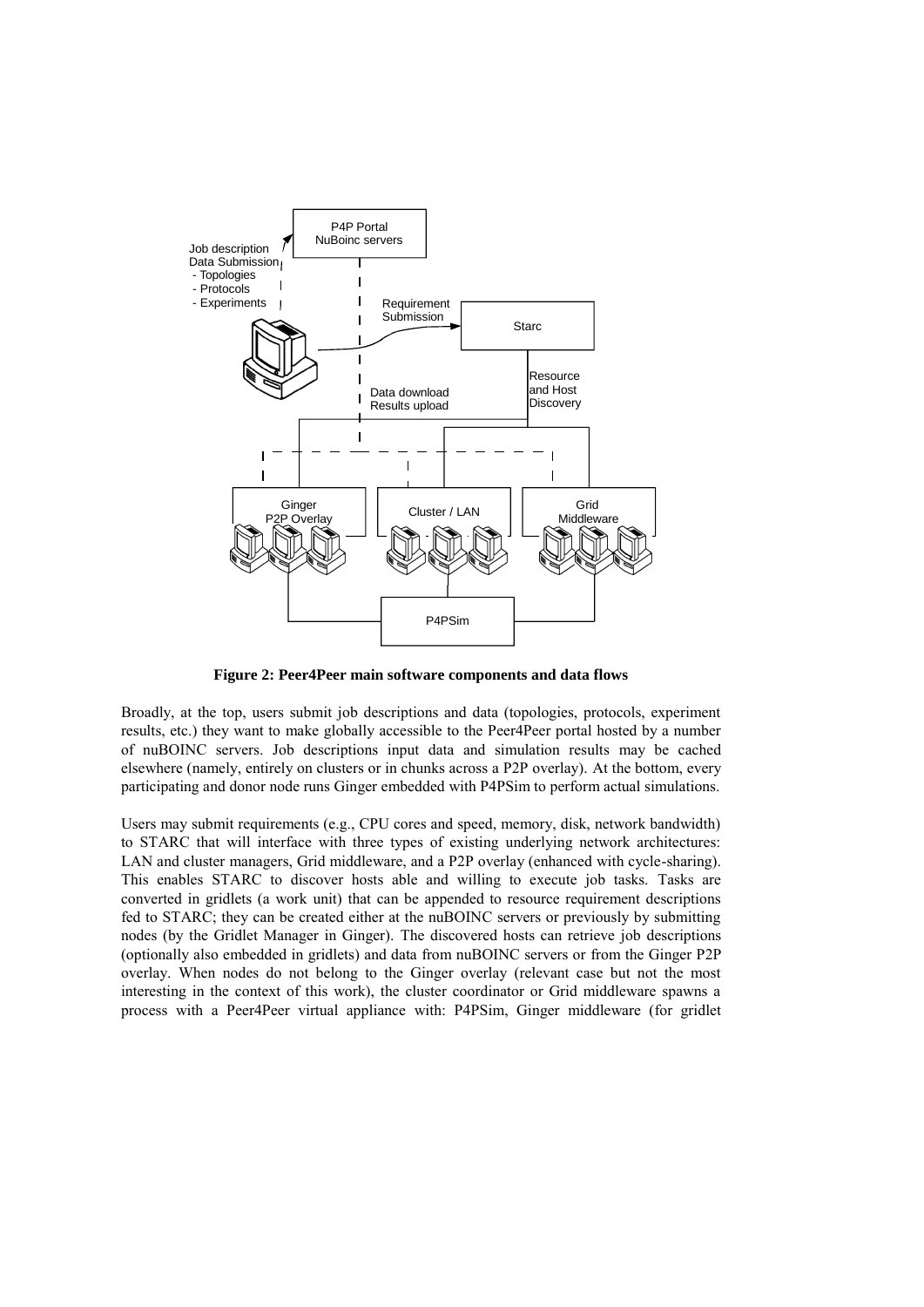management and optional access to Ginger P2P overlay) and a nuBOINC client to access the portals.

#### **A. nuBOINC - Peer4Peer Portal**

nuBOINC [SVF08], Peer4Peer's job management module, is an extended version of the Berkeley BOINC infrastructure. The main improvements provided by nuBOINC are the ability to submit jobs for legacy commodity applications or execution environments, PeerSim in our particular case, and the possibility to express a large set of jobs by a set of different input files or parameters for the same application, i.e. different peer-to-peer simulations in PeerSim. Every participating (and donor) node runs a client-version of nuBOINC for information submission and retrieval from nuBOINC servers at Peer4Peer portal.

Regarding data submitted by users, topologies and protocols employ an early approach to TML (topology modelling language). Node topologies are represented as pairs of IDs of simulated nodes (representing links to neighbors, that can be reciprocal or not). Data structures can be represented by any self-contained Java class (i.e., containing as fields only primitive types and arrays of primitive types). Behavior is represented as individual methods that manipulate a set of macro variables, replaced by the pre-processor. Method execution is triggered by condition rules (encoded as Java expressions). Although still in progress, this approach already offers relative independence of simulator API and details, and can be made to target any simulator (although the recommended simulator would be P4PSim for performance).

#### **B. STARC – Resource requirement descriptions**

The discovery of processing nodes for use in nuBOINC is based on STARC (see [Figure 3\)](#page-18-0). STARC [SVF10] is a middleware platform to make resource discovery more adaptive via extensibility (ability to incorporate new resources) and increased flexibility with better expressiveness in requirement description by employing XML files with a resource description algebra.

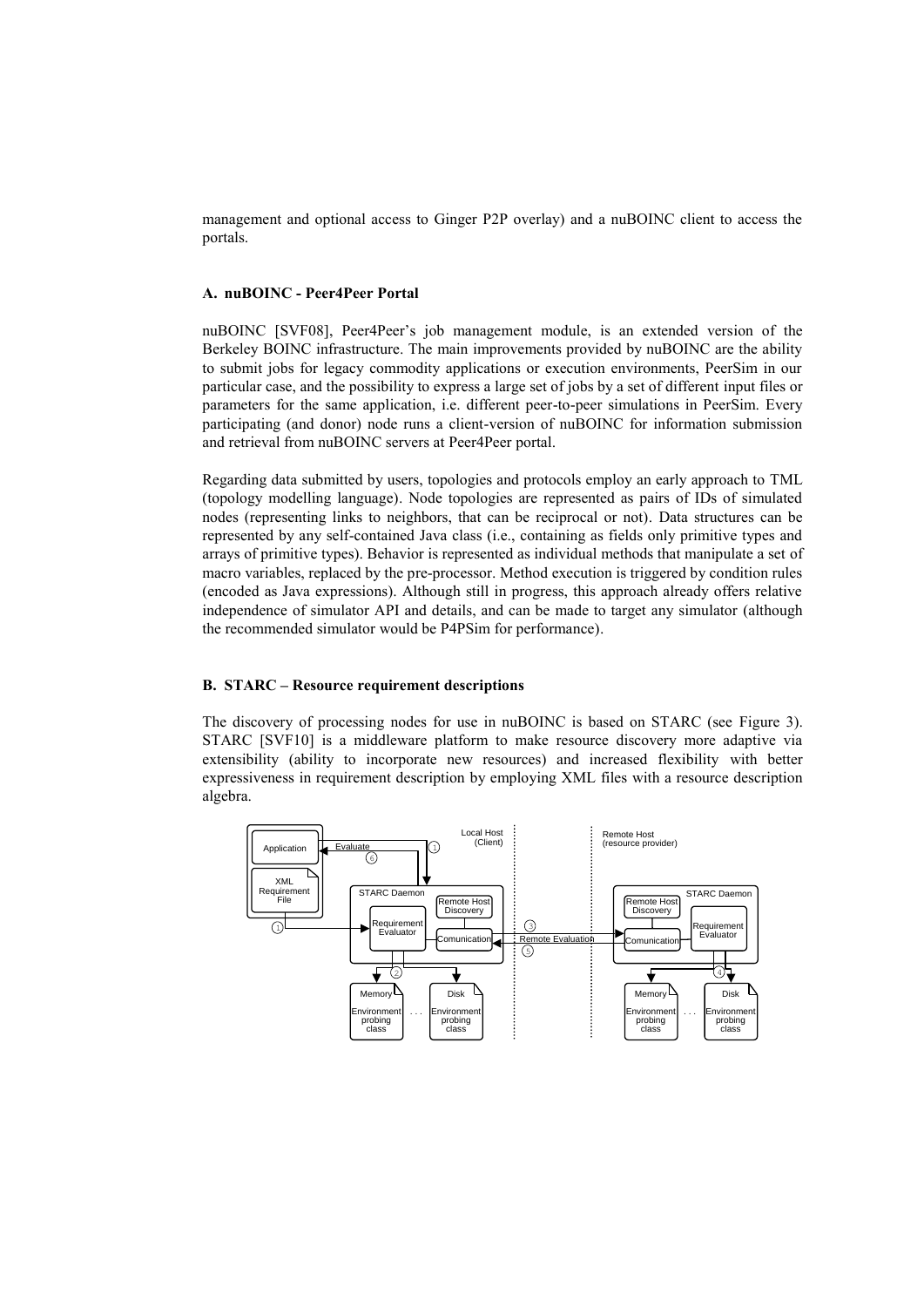#### **Figure 3: STARC Architecture**

<span id="page-18-0"></span>The STARC middleware is an assemblage of components, named STARC daemons that execute both in clients and in resource providers or donors. STARC uses XML requirement files stating application requirements. XML files state individual requirements (e.g., CPU), and allow for logical expressions combining requirements and their priority. Moreover, they described the assigned utility of resources and their depreciation partial fulfillment, while employing fuzzylogic to combine multiple requirements.

XML requirement files are fed to a locally running STARC daemon. This daemon is responsible for the discovery of remote hosts and the evaluation of the requirements on those computers. The requester will receive a list identifying the available hosts and indicating how capable they are of fulfilling the requirements. In general, these requirements can range from available memory or processor speed to certain libraries of helping applications.

In more detail, the local STARC daemon receives a XML requirement file that is interactively created when the user submits jobs to nuBOINC servers. From this file (Step 1 in Figure 3) the STARC daemon reads the requirement and executes the relevant *Environment Probing Classes* (Step 2) in order to know how the resources fulfill the requirements. The requirements are evaluated using the values returned by the *Environment Probing Classes*. The evaluation of each resource is performed by a specific *Environment Probing Class*. The name of these classes is defined in the XML elements. This enables dynamic class loading. After local resource evaluation, if the request was originated from the local user, the STARC daemon contacts the remote daemons (Steps 3) by means of the *Communication* component. Each contacted Daemon evaluates the requirements (Step 4) and returns the resulting value (Step 5). The *Remote Host Discovery* module assembles and sorts the returned hosts, storing them in a list.

In cluster and LAN scenarios, the *Remote Host Discovery* module finds remote computers in the same sub-network. Each host evaluates the requirements against its resources and returns the resulting utility values. These are combined with host identification in a bounded ordered list by the local STARC daemon. In most situations, STARC needs only pick the top result or iterate over the list for parallel scheduling. In Grid infrastructures, we are currently implementing a STARC module within the framework of MDS4 [SPM+06] with a set of resource providers (for monitoring node resources and availability).

In the case of peer-to-peer cycle-sharing, the set of hosts made available to STARC to evaluate must be reduced and not the entire overlay population as this hinders scalability. In this scenario, STARC operates exclusively on two sets of hosts returned by the resource discovery mechanism in Ginger (described next in the Section): direct neighbors in routing tables, and those returned by a lower-level resource discovery mechanism seeking CPU, memory and bandwidth.

**C. Ginger – Peer-to-peer discovery cycle-sharing, and work distribution**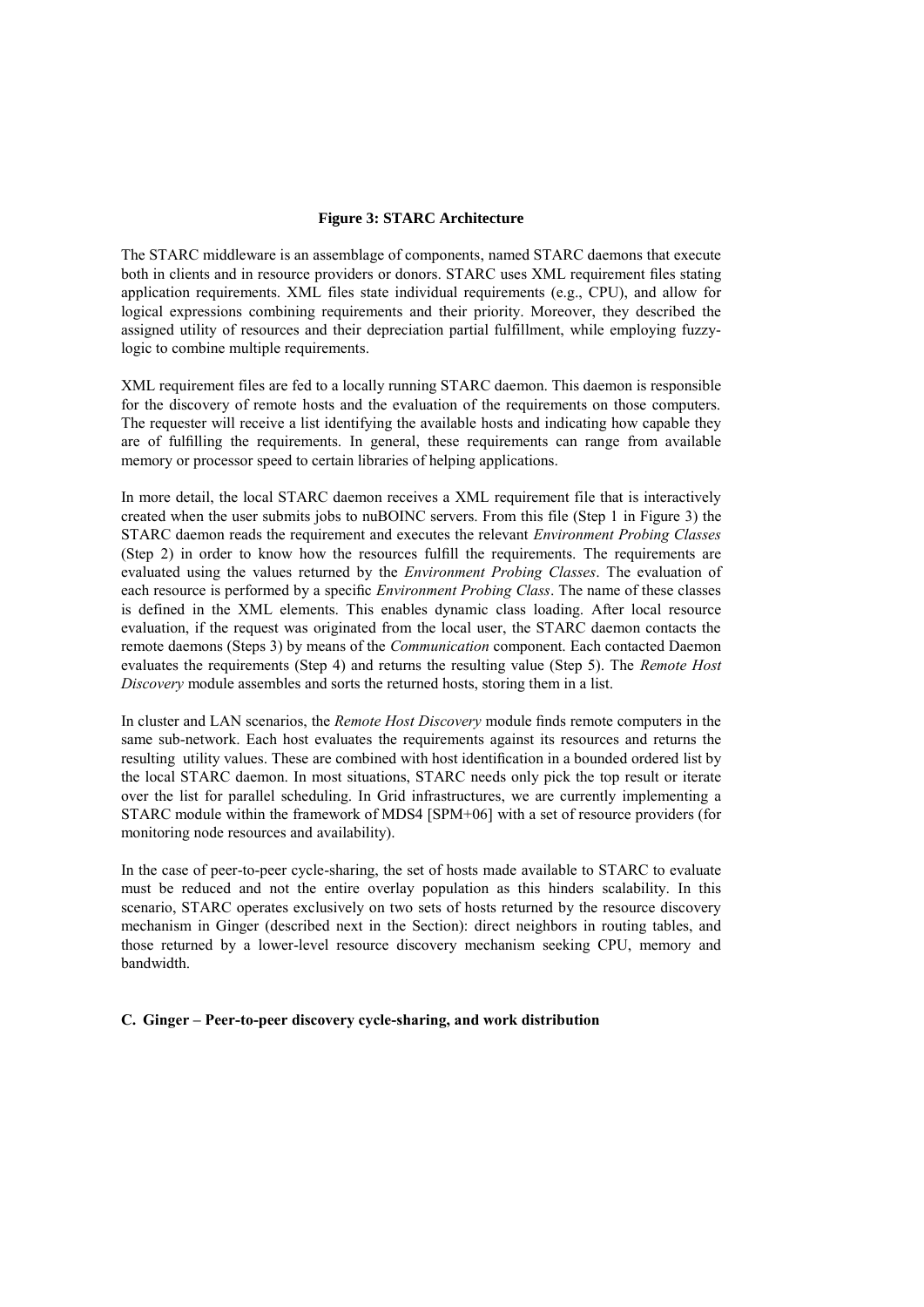The Peer4Peer component that manages the distribution of computation is Ginger. Ginger is a middleware platform on a structured peer-to-peer overlay network (using the Pastry protocol [RD01]) that bases its operation around the concept of a gridlet (see [Figure 4\)](#page-20-0). A gridlet is a fragment of data, capable of describing all aspects of a work task, as well as the necessary changes for processing the data. When a job is submitted by an application for processing (e.g. to the Peer4Peer portal or directly to the overlay), it is partitioned into small tasks that are used to generate gridlets, which will be submitted to the overlay where they will be processed by other nodes. When the computation is complete, the results can be sent, in the form of gridletresults directly to the sender node, becoming available in the overlay as cached results, or sent to nuBOINC servers.

The Ginger overlay, based on Pastry [RD01], is a structured overlay that offers scalable and efficient peer-to-peer overlay routing, and leverages peer-to-peer properties such as selforganization of nodes, completely decentralization and fault-tolerance. The Pastry protocol provides Ginger with a neighbour set for each node created with a heuristic proximity that includes a limited number of the geographically nearest nodes. Ginger, itself, can be tested on a simulator that can also connect to and monitor, as a participant, an actual peer-to-peer overlay.

In the case of Peer4Peer, only a specific type of application is targeted: the actual simulation tools, in particular, P4PSim. Therefore, gridlets correspond to simulations included in the jobs submitted to nuBOINC. They carry the necessary information for donor nodes to retrieve topology, protocol and experiment data (if they are smaller than 256KB, they are embedded in the actual gridlet), as well as its estimated cost as requirements (expressed with STARC).

In the case of Peer4Peer, *Gridlet Management* amounts to create gridlets corresponding to the individual simulations requested in a job (e.g., by varying parameters given to the simulation, being topology, protocol, overlay size,...) and reassembling the results under the same job ID, confirming all gridlets have been executed (if not they can be retried/resubmitted), and storing all the results in a compressed folder. The results can be maintained cached in the overlay, as in PAST [RD01a], fostering load-balancing, flexibility, and availability.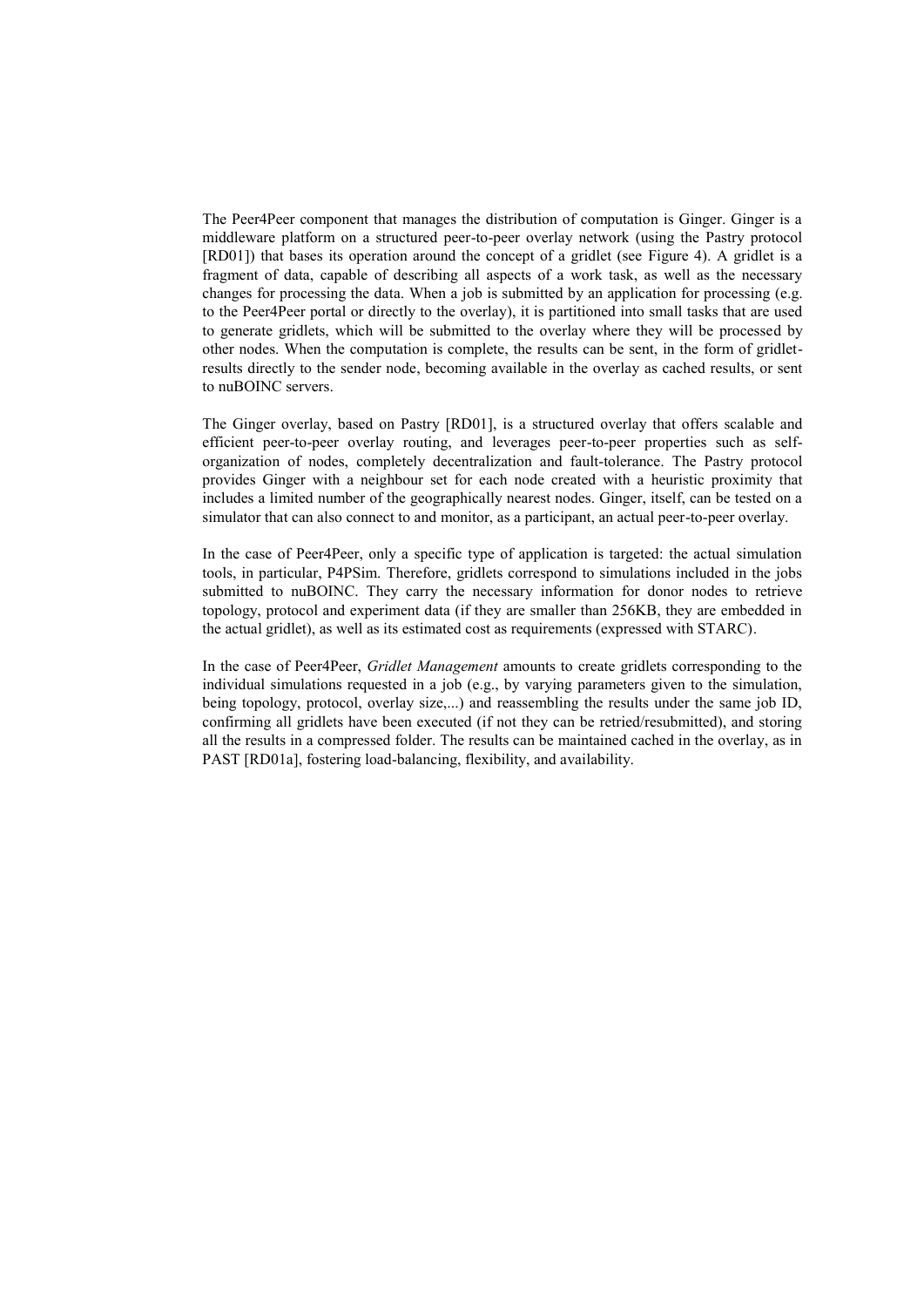

**Figure 4: Ginger Architecture**

<span id="page-20-0"></span>Besides basic routing and overlay maintenance, the *Overlay Manager* is responsible for making the resources shared by donor nodes connected to the overlay available and engaged efficiently. This is achieved by employing a tailored resource discovery mechanism. The importance of network topology stems from the fact that resource discovery mechanisms follow the links formed by the peer-to-peer overlay network topology. By sending update-type messages, each node will announce its resources, only to those nodes that belong to the node's neighbour set. When a request is submitted by a node, it checks the information provided by its neighbours and forwards the gridlet to the node that seems more capable of process the gridlet. The main goal in Ginger is the correct routing of requests having into account the associated computation cost and various performance criteria that define the best choice, as the memory available, or bandwidth of the connection or other available resources in the node.

When a gridlet is received from the *Gridlet Manager*, a node with sufficient available resources to address this gridlet is selected as target for its routing. The statistics results of choosing that node for routing a request are stored in a table of reputation regarding that node. The *Overlay Manager* uses this table when, on the whole neighbour set there are no availability that meet the cost of a gridlet. In this case, the selection of a node to route the gridlet is based on the reputation table that as information regarding previous statistics results, as cases of failure and who had less delay in processing the applications. Globally, the definition of a node with better availability is one that has higher availability according to a weighted measure of the defined metrics (proximity, CPU, memory and bandwidth). Each metrics used to define the available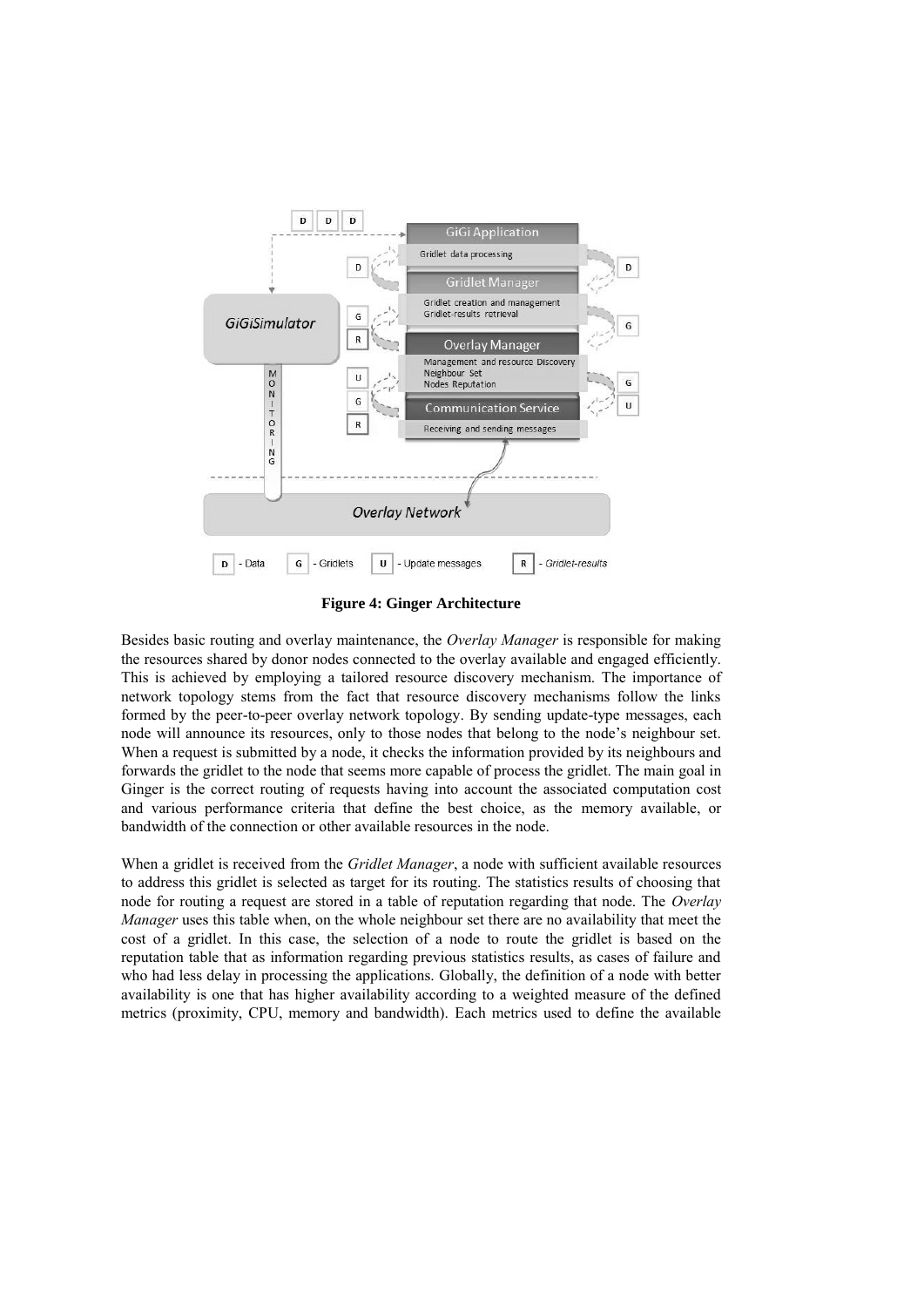resources contribute, in general, with similar weight in the weighted calculation of a node's availability.

#### **D. P4PSim – scalable and efficient peer-to-peer simulation**

P4PSim is an extension (and partial reimplementation) of PeerSim, able to make use of multiple concurrent execution threads to perform topology simulations, instead of the serial version that is currently available. It partitions the topology in a configurable number of partitions, predefined with the number of available cores in a machine (an aggregate number of cores may be used across a group or cluster of machines). Each simulated node is assigned to a partition and marked with a immutable "color". Nodes can be randomly assigned to partitions or assigned taking the simulated topology connectivity in account, favoring the placement of neighboring nodes in the same partition. In the latter case, boundary nodes may have more than one color.

Each partition is assigned a thread or a core. All nodes belonging to the same partition are simulated by the same thread, avoiding the need for blocking synchronization. This way, all cores are most of the time fully used simulating the nodes in their partitions. When interactions among nodes in different partitions occur (i.e., sending a message), a synchronized queue for each partition is used.

P4PSim instances can be run in distributed manner in two ways: i) in clusters, with Terracotta middleware [Ter10] that provides mostly transparent distributed shared memory for Java applications, ii) over wide area by using Java RMI. In this latter approach, currently, each group of P4PSim instances synchronizes at the end of each simulated round. In this case, there is increased latency, but that is compensated for the higher available memory for much larger simulations and, because of their increased size, the multiple CPUs available for parallel simulation in each simulation round.

Regarding communication between simulated nodes, it is performed using two distinct communication mechanisms: i) when nodes are simulated on the same P4PSim instance, or over Terracotta, a shared memory abstraction is used, while ii) if nodes are being handled by different P4PSim instances over wide area network (mostly for nodes on partition boundaries), simulated batches are batched in RMI invocations.

### **E. Other issues: security, heterogeneity**

The Peer4Peer platform aims at portability and leverages heterogeneous platforms by relying mostly on the Java and Python language, with users and donors being able to manage the privileges associated with the VMs running on their machines.

In the specific case of resource monitoring performed by STARC, it is also executed at host nodes within the boundaries of a virtual machine. This way, access to local resources (e.g., file system, communication, etc.) can be limited and configured. This extends to the vast majority of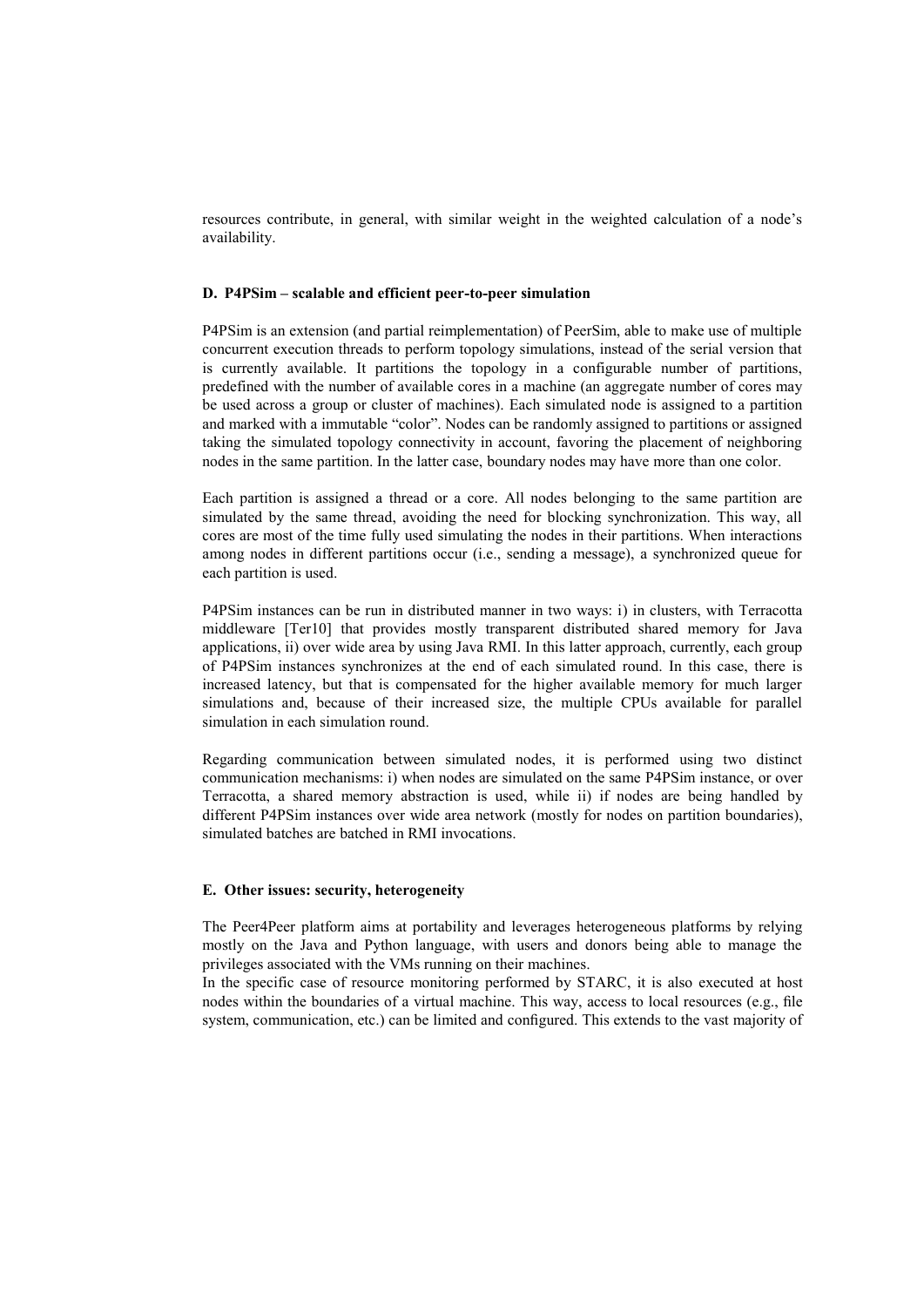Environment Probing Classes. If one needs to access the native system directly, it can be subject to individual configuration and will not be executed without user's authorization. Finally, in the context of this work, STARC only schedules tasks associated with the execution of P4PSim instances that relies solely on Java.

# <span id="page-22-0"></span>**7. Evaluation**

The evaluation of the current Peer4Peer implementation is designed to show its feasibility regarding two main aspects: i) ability to leverage available resources in donor nodes across peer-to-peer cycle-sharing overlays (the most decentralized and scalable scenario), and ii) the ability to perform simulations faster, by efficiently employing multicore CPUs that are becoming prevalent in today's machines, even at laptop and desktop home machines.

### **A. Resource discovery and gridlet routing in Ginger**

To measure and evaluate the performance of resource discovery (i.e., gridlet routing to donor nodes) in the Ginger P2P cycle-sharing overlay, we resorted to tests consisting of simulating the flow of messages throughout the network on two distinct scenarios. For the purposes of these tests, simulation was performed resorting to unmodified serial simulation.

There are 1000 nodes in the simulated system, divided into 2 groups of 500 nodes each: i) a group of host nodes, which provides its processing cycles for performing work from others, and ii) another group of client nodes, who will submit requests to take advantage of idle cycles available in the overlay. Two aspects that influence forwarding selection were tested: a) measurement of the information about the neighbour's availability; b) the ability that nodes have to learn about their neighbours by keeping historical records of statistics results (a simple measure of reputation).

In the first test (Test A), the information about the availability of a node is obtained from a weighted measure on the node's resources and its proximity to the local node. For effective measurements, tests should cover scenarios where the there are enough resources, where the availability in the whole network meets the demand (point of saturation); and situations of excessive demand that the network can not immediately overcome. Thus, the number of gridlets submitted to the overlay ranges over 300, 500 (1st point of saturation), 700, 900, 1000 (2nd point of saturation) and 1200 gridlets. The major goal of this test is to evaluate the performance and the efficiency of resource discovery approaches, namely regarding the number of messages needed to find a node able to execute a gridlet.

Three resource discovery variations were employed, regarding the metrics that decide routing: i) CPU, memory and bandwidth, ii) proximity in the node selection calculation, and iii) both combined. The first calculation only evaluates the availability in terms of resources, distributing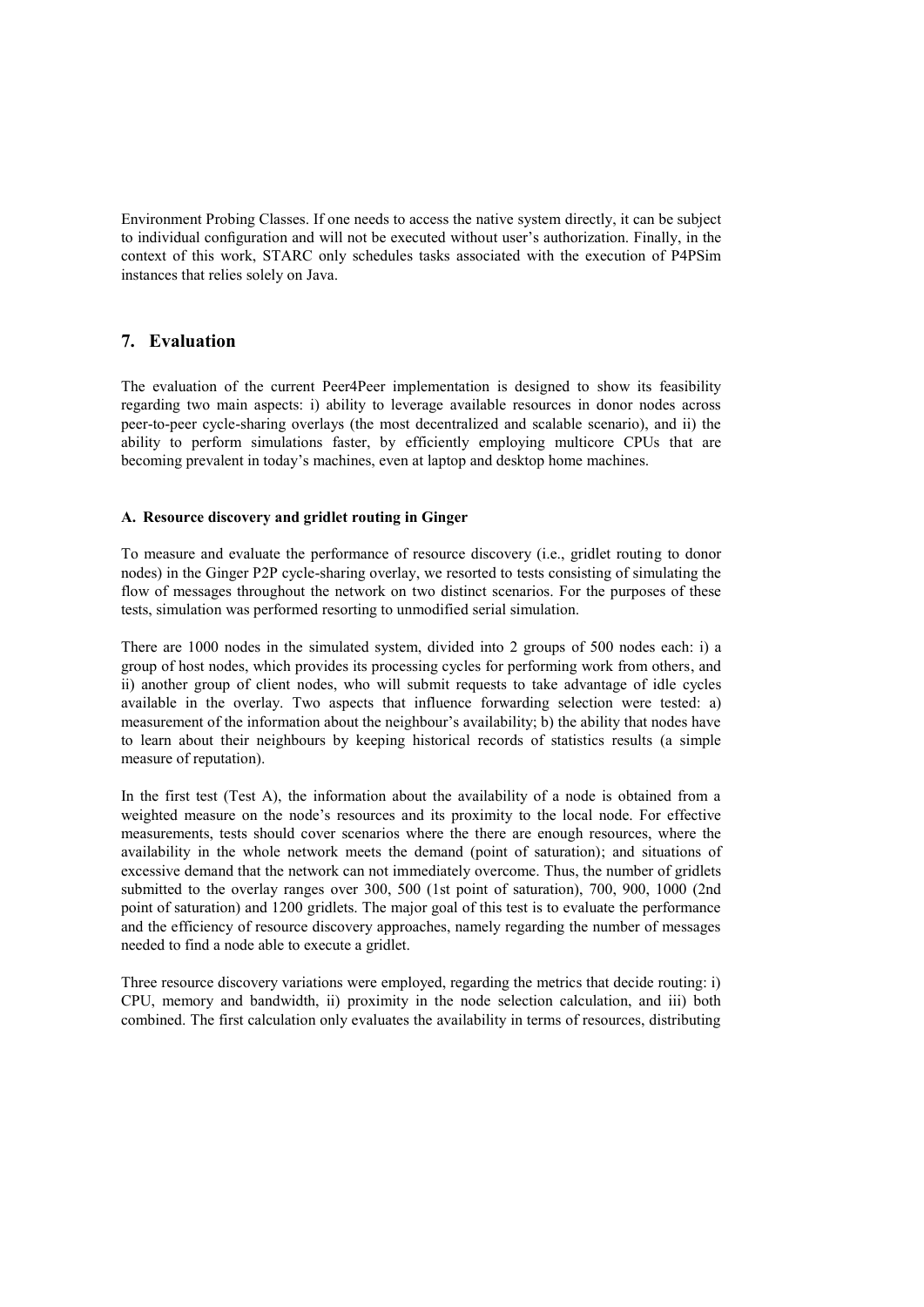the weight equally for the metrics: 33% for the CPU, 33% for memory and 33% for bandwidth. The second calculation only evaluates the proximity of the node. And finally, a last calculation weights the two measures, favouring resources: 40% to proximity and 60% to resources shared equally for each metric in 20%.



**Figure 5: Average number of hops to serve a gridlet in Test A**

From Figure 5, it is possible to observe the resource discovery quality obtained by the three calculations. It shows that for a number of gridlets less than or equal to 500 the calculation based only in resources obtained the worst results, but above the 500 requests it has improved, compared with the performance of the other calculation variations. Note that until the point of saturation (500) there is no lack of resources in the network, but from that point on, the lack of resources is a constant. Therefore, we can infer that the calculation based on resources is favourable for situations of solicitation in scarcity in resources. The calculation based on the nodes proximity, has good quality efficiency as long as there are many resources available on the network and very low quality in situations of immediate lack of resources, since it is from 700 gridlets submitted on, that results start to decline.

The second test (Test B), addresses the reputation maintained in each node, where they acquire information about the statistics results of their neighbours in the past, and learn the best ways as they send more requests to the network. The gains of using this mechanism can be obtained from the difference between the performance of the system with and without the execution of the reputation mechanism. In this test, the simulation is executed always with the same overlay network nodes and the tasks are all submitted from the same node. The number of tasks is always the same, 700 gridlets in order to test the behaviour of the system when there is a lack of resources on the network, and whether it can operate in a relevant scenario and influence the results.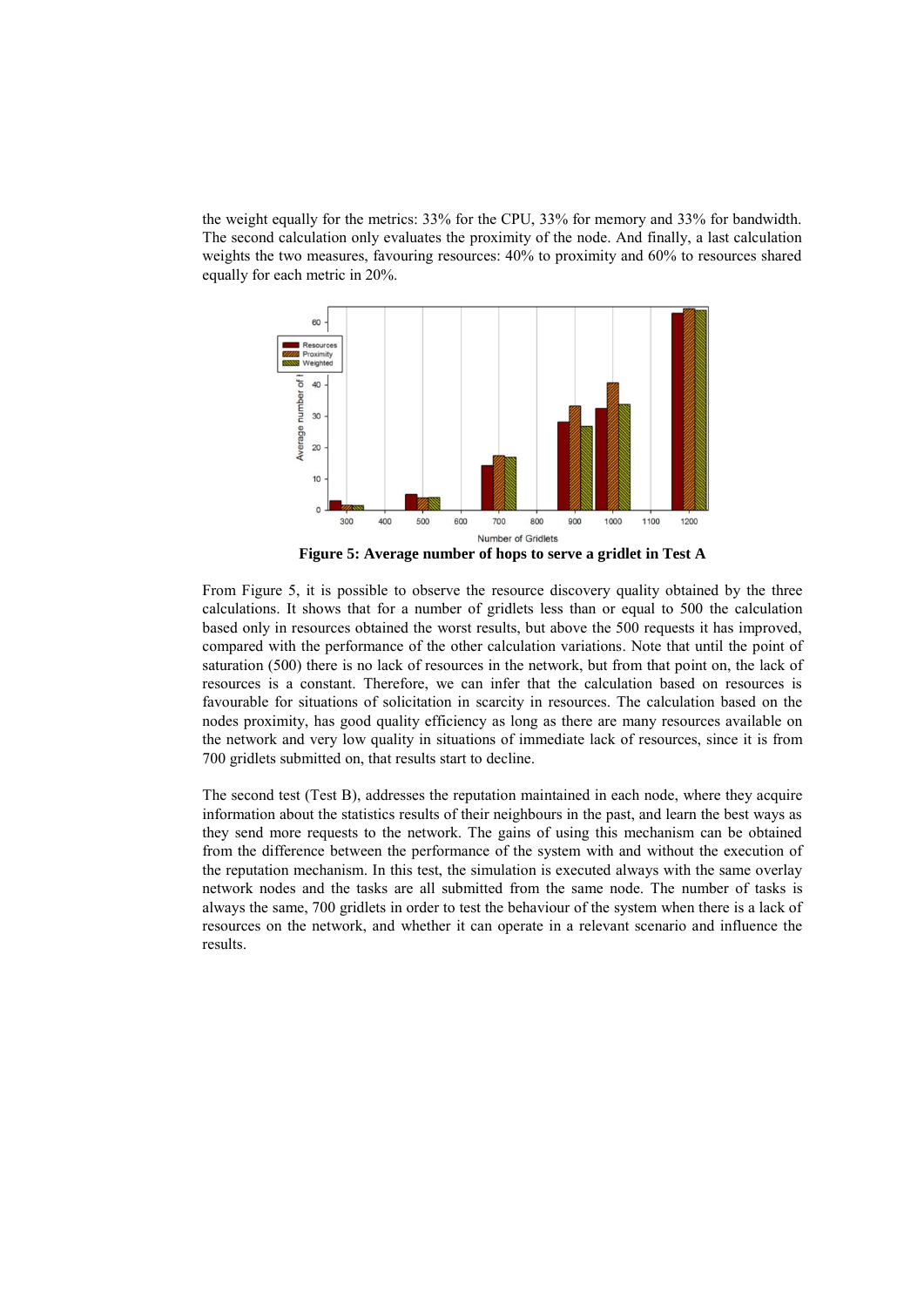

**Figure 6: Average number of hops to serve a gridlet in Test B**

According to Figure 6, it is possible to observe the routing quality obtained using the reputation mechanism. The smallest difference occurs during the first iteration since the reputation system has not yet acquired the information about their neighbours. In the second iteration, a large reduction in the number of retransmissions made is already visible, remaining at that level from that point on. Therefore, we can say that this mechanism converges very quickly to best performance.

## **B. Paralell simulation in P4PSim**

P4PSim allows each execution thread to run the simulation of a subset of the simulated peer-topeer network. The efficient parallelization of any application involves minimizing contention among concurrent tasks. In the case of P4PSim, it is essential to make sure that the simulated nodes assigned to an execution thread are as contiguous as possible so as to reduce locking and data transfer. As already mentioned, in order to minimize communication and contention between simulation threads (that may even run on different machines), the nodes of the simulated overlay can be assigned using an affinity metric, usually the number of hops between nodes, thereby resulting in the clustering of close simulated nodes in the same execution node.

We aimed to demonstrate the performance benefits when simulating the behaviour of very large network overlays. Figure 7 depicts the evolution of execution times as the number of nodes increases for two different operating modes of P4PSim (excluding partitioning time). The partitioning process is the mechanism of assigning simulated nodes to execution nodes. In the random version, simulated nodes are randomly assigned to execution nodes, whereas in the partitioned version, the set of simulated nodes is partitioned based on proximity. The algorithm that is being simulated is the periodical exchange of a monotonically increasing value stored by the nodes of a Pastry [RD01] network.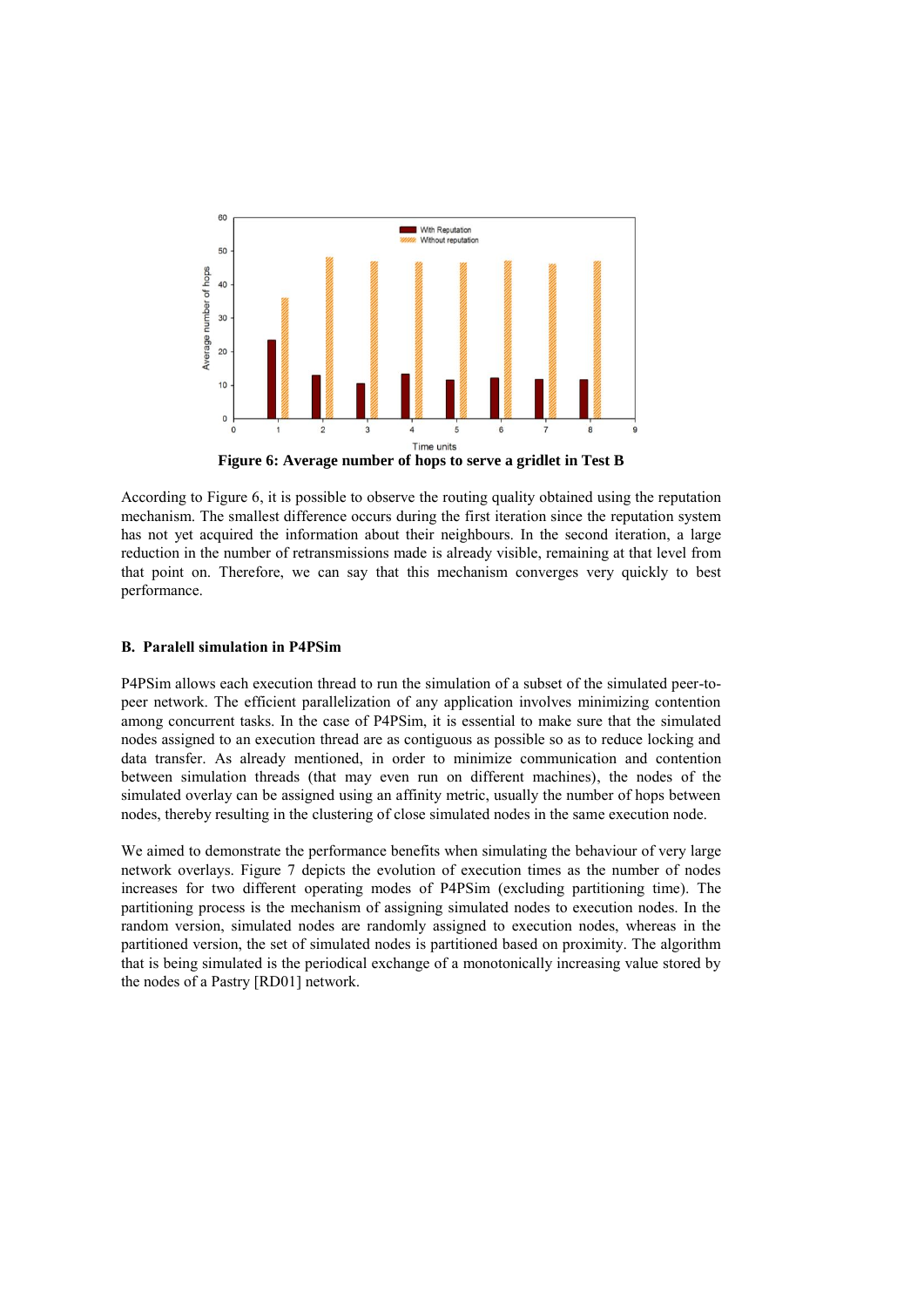

**Figure 7: P4PSim parallel simulation execution times**

The partitioning algorithms and simulation distribution are still being perfected but the benefits of executing the simulator concurrently are already amply apparent. As depicted in Figure 7, for small simulations (5k nodes), the overhead of synchronizing the access to shared data erodes the benefits of parallelization and therefore the execution times for parallel executions are between twice and eight times higher. However as the number of simulated nodes grows parallel execution becomes more efficient: for 2.5 million nodes, parallel execution is 4 to 8.6 times faster.

For the small number of threads and processors we experimented with, we observe that adding threads has a greater impact than adding cores. However, this effect will also be attenuated as the number of simulation execution threads increases.

# <span id="page-25-0"></span>**8. Related Work**

This section covers relevant work on the areas related with the scope of this work and its presiding vision: A) Simulation tools/test-beds, B) Parallel/distributed computing, C) Cycle-providing infrastructures, D) Peer-to-peer overlays, and E) Grid middleware.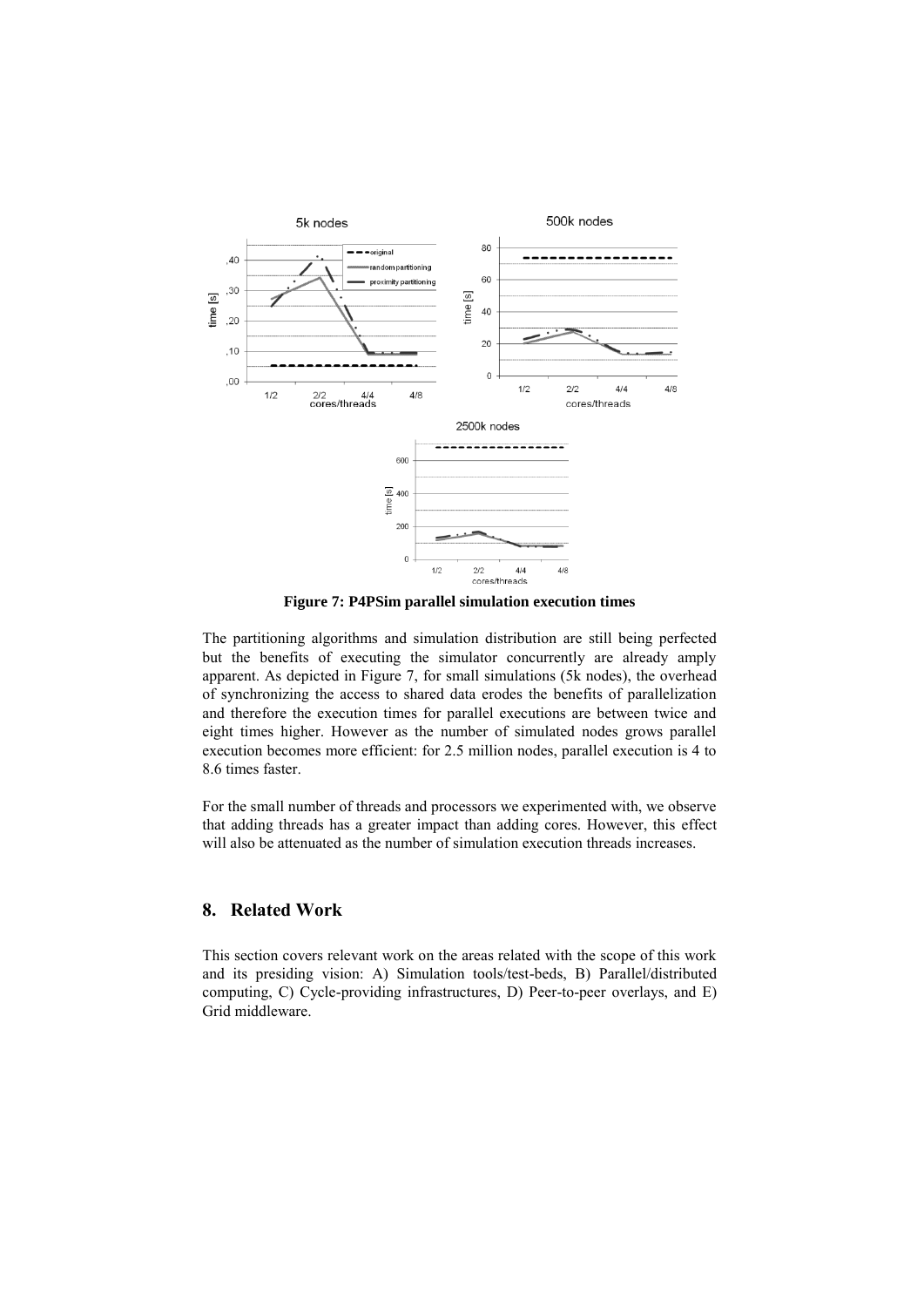### **A. Simulation tools and test-beds**

Simulation facilitates design and improves productivity, reliability, avoiding costs in deployment. Tools offer different semantics/abstraction levels in simulation configuration and execution. Lower-level is used in electronics design [FFL05], computer architecture (Archer [FBF+08]) and network simulation (NS2 [IH09]). It allows fine-grained detail to define structure and behavior often with domainspecific languages. It provides precision in measurements and monitoring, with physical world phenomena (voltage, transmission delays).

Higher-level semantics offers lower overhead and addresses sophisticated behavior described with more abstract rules, yet defined programmatically, e.g., neighbor-sets and routing of peer-to-peer overlay topologies (Peersim, Oversim [BHK07]), distributed computing running Grid middleware (Simgrid [CLQ08], GridSim [BM02]), and general distributed systems over TCP [T09]. Yet, they execute centrally managing event queues limiting simulation size and complexity. Test-beds (PlanetLab [CCR+03], Emulab [WLS+02], SatteliteLab [DHB+08]) do allow parallel execution on geographically distributed nodes. Nonetheless, overhead is orders of magnitude higher (few rules vs. millions of instructions) in practice limiting simulation size and complexity [T09].

Our project differs from these by combining higher-level semantics with parallel simulation distributed over actual cycle-sharing overlay infrastructures. More specifically, it tackles the apparent incompatible tradeoff between the advantages of simulation tools and testbeds (i.e., simulations size vs. parallelism). Although testbeds (e.g., in the specific case of PlanetLab) can execute participating nodes in parallel and distributed fashion, their overhead is too great (usually requiring a complete virtual or real testbed machine running OS, Java VM and P2P protocol for each participating node). This clearly limits simulations to at most hundreds of simulated nodes. In Peer4Peer, simulation sizes can be much larger as each real machine may be simulating tenths of thousands of participating nodes, also in parallel fashion.

In the case of overlay and Grid simulation tools, they are centralized, i.e., for a given topology being simulated, the simulation tool can only leverage the available resources of a single machine. This clearly limits scalability as desktop/server computers' memory is bounded (even if larger than 8 or 16 MB), restricting the number of simulated nodes to tens of thousands (which is not realistic today as stated previously). Moreover, in the specific case of P2P simulations, usually larger sized, the simulation tools are actually of serial execution, which makes simulations of larger or more complex topologies very slow. In Peer4Peer, simulations are performed by P4PSim resorting to multiple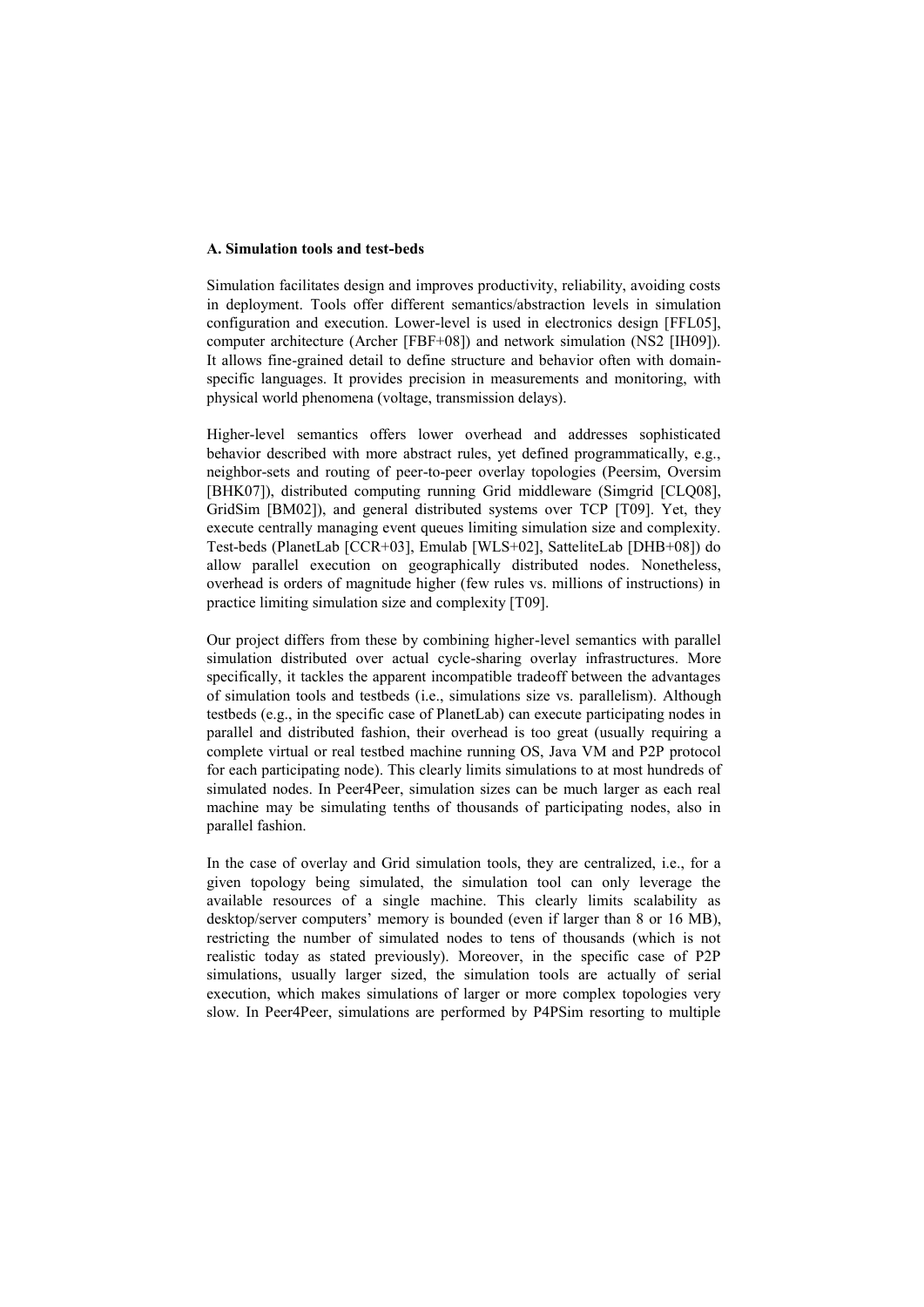threads (and processes), overcoming memory limitations and taking advantage of today's multicore machines.

### **B. Parallel and Distributed Computing**

Concurrent activities are implemented as processes/threads/tasks cooperating with data sharing and coordination. Coordination ranges from stricter shared-memory (and DSM), looser message-passing (MPI [F95]) to rarefied Bags-of-Tasks (Ourgrid [BAV+07]). Activities may share data globally (DSM), partially in communication (MPI, MapReduce) or never in BoTs. Sharing eases programming avoiding explicit communication. Still, it requires consistency enforcement models.

Pessimistic approaches with locks/semaphores and DSM protocols [ZIS+97] have poor performance and little scalability. Optimistic approaches allowing temporary inconsistencies are essential for performance in large scale. In Software Transactional Memory [HLM+03], consistency is enforced at commit. Eventual consistency [TTP+95] relies on ulterior reconciliation.

A number of recent middle-ground approaches do allow data divergence limited in time and scope [YV06], use locality-awareness [CWD+05], or both (vector-field consistency [SVF07]). While cluster-based multiplayer gaming is a key current scenario, overlay simulation is still unaddressed.

#### **C. Cycle-providing infrastructures**

Early supercomputers linked CPUs by internal bus. Today, multi-cores equip cheaper, more compact multiprocessor computers. Previous increase of LAN speed fostered aggregating (even heterogeneous) computers into cluster systems (NOW [ACP95], PVM [S90]). Beyond access to remote clusters or supercomputers, users access computational grids [FK99] and shared/donated cycles (BOINC [AF06]).

Grid access implies belonging to virtual organizations of institutions exchanging computational resources. Underlying middleware (Globus [F06]) handles all authentication, accounting and resource allocation. In cycle-sharing, idle CPU time of PCs over the Internet is used for data processing, e.g., biology, astronomy. Cycle-sharing is integrated with peer-to-peer techniques to federate clusters or build desktop grids (CCOF [LZZ+04]), Ourgrid, Ginger [VRF07]).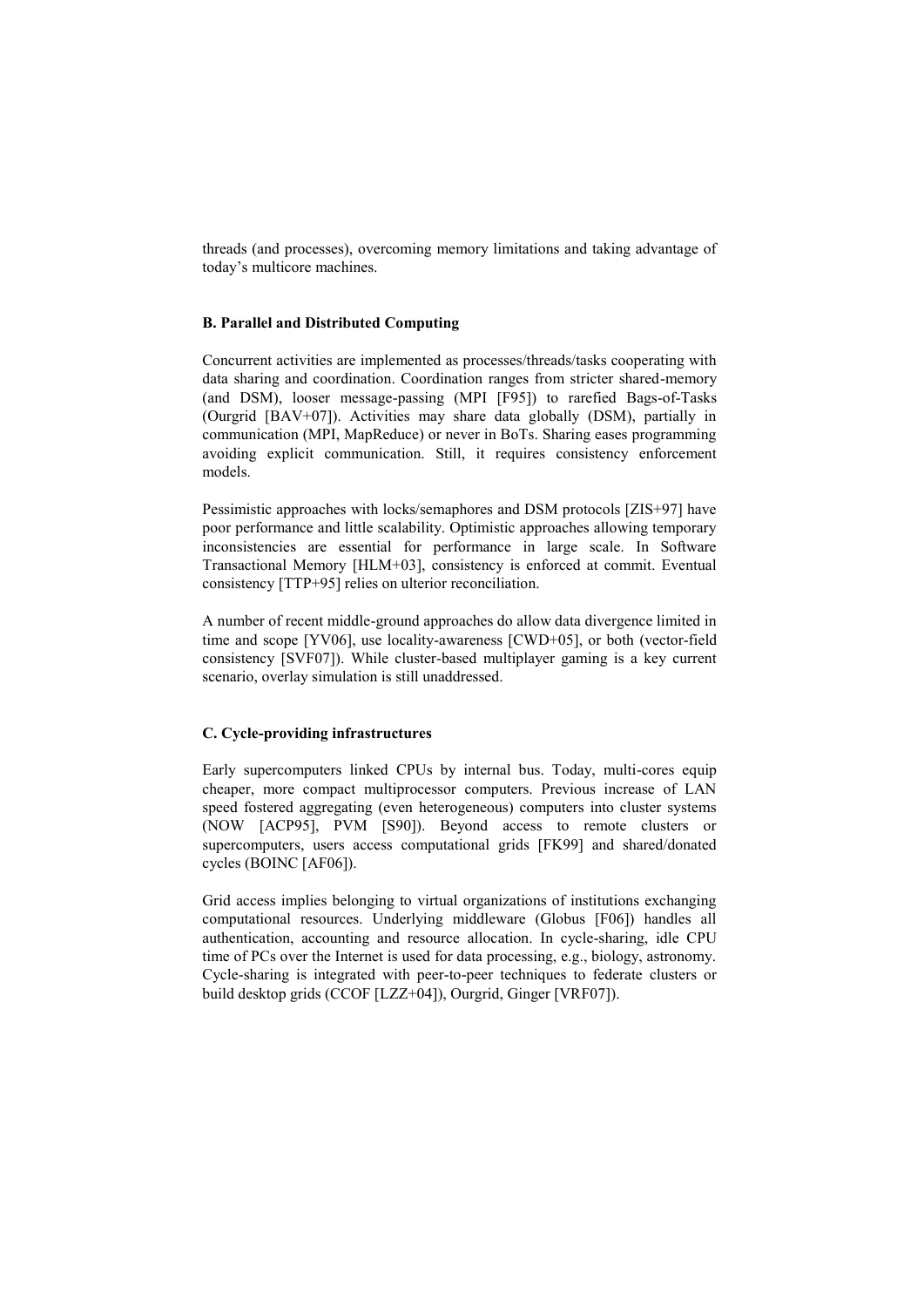Utility computing (Amazon EC2) employs virtualization techniques for ondemand execution of several VMs in a single real computer. Users launch VMs and create virtual clusters. Currently, however, no infrastructure enables simulation tools for faster or more complex simulations.

#### **D. Peer-to-peer overlays**

Peer-to-peer is effective in file-sharing, audio/video streaming, content/update dissemination, anonymity and cycle-sharing [ATS04]. peer-to-peer overlays are split in two dimensions: structure and centralization, with hybrids in both. Structured (Chord,Pastry,CAN,Viceroy) map content to node identification with locality gains, load-balancing, ensured and range-based lookup queries.

Unstructured (Gnutella,FreeNet) allow unrestricted content placing and arguably tolerate node entry/exit churn (partially debunked in [CCR05]). Most peer-to-peer are mostly or fully decentralized. Resource discovery [TTP+07] in peer-to-peer cycle-sharing finds computational resources: fixed (capabilities, applications) and transient (CPU/memory availability).

Structured approaches adapt topologies to map resource descriptions/locations as searchable content either flat, layered or N-dimensional [CFC+03]. Unstructured also centralize in super-peers, trees to speed search and minimize message flood, gossip.

Peer4Peer resorts to Ginger, a overlay hybrid of: structured for storage, result caching, capability matching; and unstructured for CPU availability, task forwarding in vicinities; super-peers for reputation and accounting. Cycle-sharing has not been harnessed before for larger scale overlay and Grid simulation.

# **E. Grid middleware**

Grid initiatives not only mediate access to remote computing resources but also try to integrate into portals the tools needed by researchers. The LHC computing Grid allows access to scientific data, processing power and also provides interfaces to simulation and analysis tools used by the physics community.

A relevant area is the development of user interfaces (Ganga [HLT+03]) to interact with the available tools. Other initiatives (Archer, NanoHub [KMB+08]) develop simulation tools and portals for easy access to them for configuration, execution results and public data. Usefulness for the scientific community (integrated tools, data, common interfaces) fosters a large educational potential. A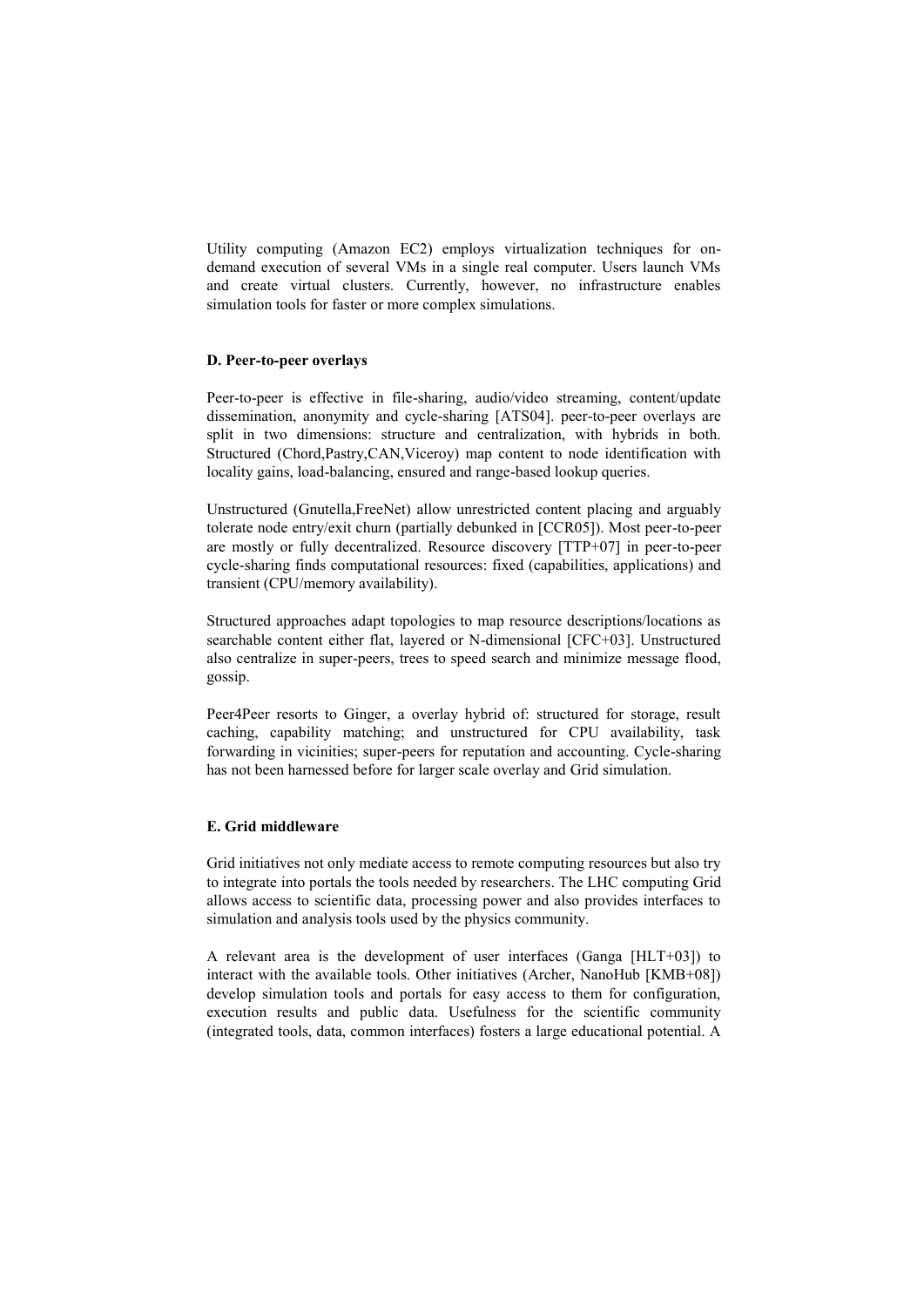corresponding initiative will have similar impact in research reproducibility in overlay [NLB+07] and Grid communities.

# **9. Conclusion**

This chapter presents the case for the use of a shared computing platform as the base for an e-Science community: the peer-to-peer overlay (P2P) and Grid middleware research community. The specific scientific problems tackled by this community, and how they are treated, are a great motivator for the establishment of an e-Science community: research work is based on simulation, most simulations are executed on a number of varied, yet well established tools (e.g., PeerSim, Simgrid), the simulations test the performance of diverse network protocols in multiple scenarios, and results are usually compared with previous competitors. All these characteristics make this community fit well on mixed environment of grids, clusters, and cycle-sharing overlays.

Unfortunately, the current implementations of peer-to-peer simulators and the management of institutional clusters reduce the available computing resources (and their effective utilization) for research in this field. Furthermore, resources scattered on the Internet (accessed by means of a BOINC-like distributed computing infrastructure) allow the execution of more simulations, but without users being able to increase the complexity (number of nodes and their interactions) of the topology being simulated.

To tackle these architectural problems we presented a platform, Peer4Peer that provides the main infrastructure for efficient peer-to-peer simulation on the Internet. This efficient simulation is addressed in three axes: i) concurrent execution of independent simulations, ii) parallelization of single simulations, and iii) use of distributed computers (on the Internet, on clusters, or on utility computing infrastructures) to speed up simulations and to allow the simulation of more complex scenarios.

The architecture of Peer4Peer is composed by: i) a job management and portal services using nuBOINC to submit job descriptions, data, and simulation topologies and protocols using a topology modeling language (TML), ii) expressive resource requirement description and resource discovery coordination using STARC, iii) peer-to-peer cycle-sharing infrastructure, Ginger, offering decentralized resource discovery, distribution of computation and decentralized data caching; and iv) P4PSim to run protocol simulations parallelized, taking advantage of multicore machines, with support for distribution to allow for larger and more complex simulations.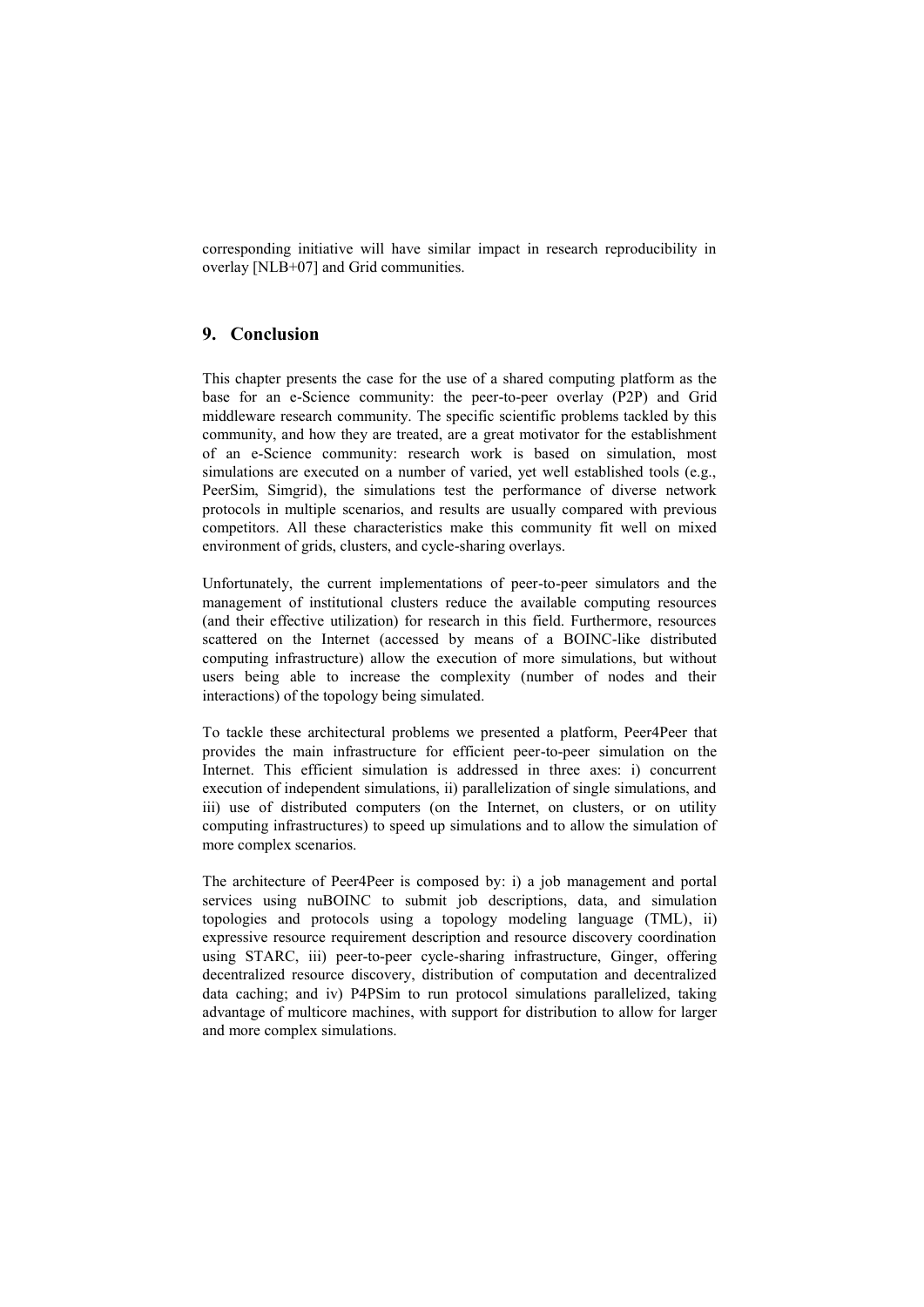Current performance results are already very encouraging as we are able to achieve faster parallel simulations, and through the usage of cooperating P4PSim instances. Peer4Peer is able to handle larger simulations than on a single dedicated machine. Thus, we successfully speedup and scale overlay simulations with Peer4Peer.

# **References**

- [ACK+02] D. P. Anderson, J. Cobb, E. Korpela, M. Lebofsky, D. Werthimer. SETI@home: An Experiment in Public-resource Computing. Commun. ACM 45, 11. November 2002.
- [ACP95] T. E. Anderson, D. E. Culler, D. A. Patterson A Case for Networks of Workstations: NOW. IEEE Micro vol. 15-1, pp. 54-64. 1995.
- [AF06] D. P. Anderson and G. Fedak. The computational and storage potential of volunteer computing. In IEEE/ACM Intl. Symposium on Cluster Computing and the Grid. May 2006.
- [AGK00] D. Abramson, J. Giddy, L. Kotler. High Performance Parametric Modeling with Nimrod/G: Killer Application for the Global Grid?. Proceedings of the International Parallel and Distributed Processing Symposium (IPDPS 2000). USA. 2000.
- [AMA10] Amazon.com, Inc.: Amazon elastic compute cloud, [http://aws.amazon.com/ec2.](http://aws.amazon.com/ec2) 2010.
- [ATS04] S. Androutsellis-Theotokis, D. Spinellis A Survey of Peer-to-Peer Content Distribution Technologies. ACM Computing Surveys, vol. 36-4, p.371. 2004.
- [BAU07] I. Baumgart, B. Heep, S. Krause. OverSim: A Flexible Overlay Network Simulation Framework. In Proc. Of the IEEE Global Internet Symposium, pp.79-84. 2007.
- [BAV+07] F. Brasileiro, E. Araujo, W. Voorsluys, M. Oliveira, F. Figueiredo. Bridging the High Performance Computing Gap: the Ourgrid Experience. CCGRID 2007 Seventh IEEE International Symposium on Cluster Computing and the Grid. Rio de Janeiro, Brazil. 2007.
- [BHK07] Ingmar Baumgart, Bernhard Heep, Stephan Krause. OverSim: A Flexible Overlay Network Simulation Framework. Proceedings of 10th IEEE Global Internet Symposium (GI '07) in conjunction with IEEE INFOCOM 2007. 2007.
- [BM02] R. Buyya, M. Murshed. GridSim: A Toolkit for the Modeling and Simulation of Distributed Resource Management and Scheduling for Grid Computing. Concurrency and Computation: Practice and Experience (CCPE), Volume 14, Issue 13-15. Wiley Press 2002.
- [CAS01] H. Casanova. Simgrid: A Toolkit for the Simulation of Application Scheduling. First IEEE/ACM International Symposium on Cluster Computing and the Grid. 2001.
- [CCR+03] Brent N. Chun, David E. Culler, Timothy Roscoe, Andy C. Bavier, Larry L. Peterson, Mike Wawrzoniak, Mic Bowman: PlanetLab: an overlay test-bed for broad-coverage services. Computer Communication Review 33(3): 3-12. 2003.
- [CCR05] M. Castro, M. Costa, A. Rowstron. Debunking some Myths about Structured and Unstructured Overlays. Symposium on Networked Systems Design & Implementation. Volume 2, p.98. 2005.
- [CFC+03] M. Cai, M. Frank, J. Chen, P. Szekely. MAAN: A Multi-attribute Addressable Network for Grid Information Services. Proc. 4th Int. Workshop on Grid Computing, GRID 2003. 2003.
- [CKB+07] S. Choi, H. Kim, E. Byun, M. Baik, S. Kim, C. Park, C. Hwang. Characterizing and Classifying Desktop Grid. Proceedings of the Seventh IEEE international Symposium on Cluster Computing and the Grid (May 14 - 17, 2007). 2007.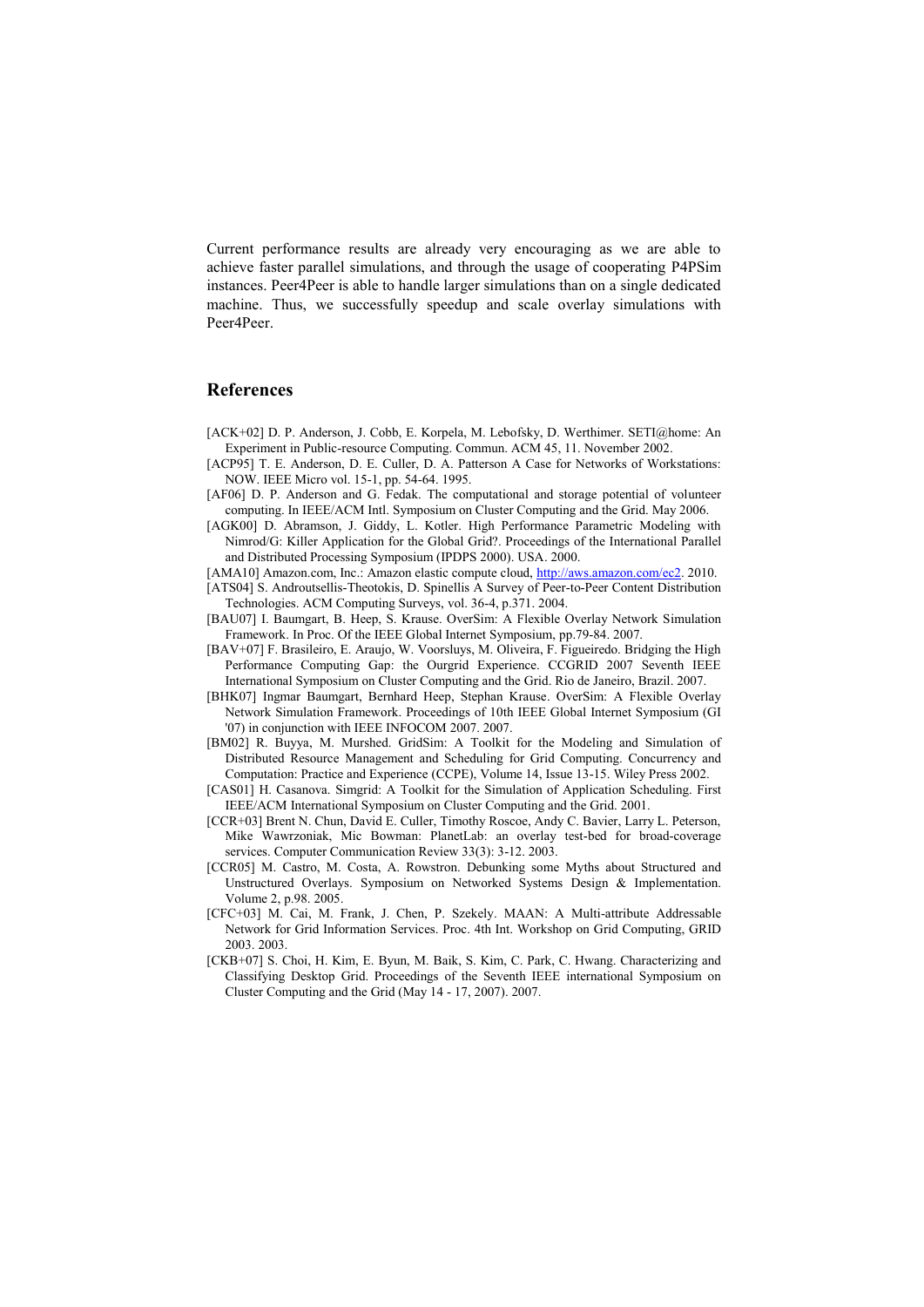- [CLQ08] H. Casanova, A. Legrand, M. Quinson. Simgrid: a Generic Framework for Large-Scale Distributed Experiments. 10th IEEE International Conference on Computer Modeling and Simulation. 2008.
- [CWD+05] J. Chen, B. Wu, M. Delap, B. Knutsson, H. Lu, C. Amza. Locality Aware Dynamic Load Management for Massively Multiplayer Games. Proceedings of the tenth ACM SIGPLAN Symposium on Principles and Practice of Parallel Programming. 2005.
- [DHB+08] Marcel Dischinger, Andreas Haeberlen, Ivan Beschastnikh, P. Krishna Gummadi, Stefan Saroiu. Satellitelab: Adding Heterogeneity to Planetary-scale Network Test-beds. SIGCOMM 2008: 315-326. 2008.
- [DSA10] Distributed Systems Architecture Group, Universidad Complutense de Madrid. GridWay Metascheduler http://www.gridway.org/. 2010.
- [EH08] C. Evangelinos, C. N. Hill.. Cloud Computing for Parallel Scientific HPC Applications: Feasibility of Running Coupled Atmosphere-Ocean Climate Models on Amazon's EC2. Proceedings of Cloud Computing and its Applications. http://www.cca08.org. 2008.
- [EI10] Enomaly Inc. Enomalism : Elastic computing platform virtual server management. http://enomalism.com.
- [F06] I. Foster. Globus Toolkit Version 4: Software for Service-Oriented Systems. IFIP International Conference on Network and Parallel Computing Springer-Verlag LNCS 3779, pp 2-13. 2006.
- [F95] I. Foster. Designing and Building Parallel Programs (chapter 8 Message Passing Interface). ISBN 0201575949 Addison-Wesley. 1995.
- [FBF+08] R. J. O. Figueiredo, P. O. Boykin, J. A. B. Fortes, T. Li, J. Peir, D. Wolinsky, L. K. John, D. R. Kaeli, D. J. Lilja, S. A. McKee, G. Memik, A. Roy, G. S. Tyson. Archer: A Community Distributed Computing Infrastructure for Computer Architecture Research and Education. 2008.
- [FFL05] J. A. B. Fortes, R. J. Figueiredo, M. S. Lundstrom. Virtual Computing Infrastructures for Nanoelectronics Simulation Proceedings of the IEEE. 2005.
- [FFM07] M. Feller, I. Foster, and S. Martin. GT4 GRAM: A Functionality and Performance Study. 2007.
- [FK99] Foster; C. Kesselman. The Grid: Blueprint for a New Computing Infrastructure. Morgan-Kaufman. 1999.
- [FOS02] I. Foster. The Grid: A New Infrastructure for 21st Century Science. Physics Today, 55(2):42-47. 2002.
- [FR92] D. G. Feitelson, L. Rudolph. Gang Scheduling Performance Benefits for Fine-Grain Synchronization. Journal of Parallel and Distributed Computing, volume 16, pages 306—318. 1992.
- [GEN01] W. Gentzsch. Sun Grid Engine: Towards Creating a Compute Power Grid. In Proceedings of the 1st international Symposium on Cluster Computing and the Grid. May 15 – 18. 2001.
- [GLU10] Gluster Inc. GlusterFS[. http://www.gluster.org.](http://www.gluster.org/) 2010.
- [HEN95] R. L. Henderson.. Job Scheduling Under the Portable Batch System. In Proceedings of the Workshop on Job Scheduling Strategies For Parallel Processing. 1995.
- [HLM+03] Maurice Herlihy, Victor Luchangco, Mark Moir, and William N. Scherer III. Software Transactional Memory for Dynamic-Sized Data Structures. Proceedings of the Twenty-Second Annual ACM SIGACT-SIGOPS Symposium on Principles of Distributed Computing 2003. 2003.
- [HLT+03] K. Harrison, W. T. L. P. Lavrijsen, C. E. Tull, P. Mato, A. Soroko, C. L. Tan, N. Brook, R. W. L. Jones. GANGA: a User-Grid Interface for Atlas and LHCb in Proceedings of Computing in High Energy and Nuclear Physics. La Jolla, 2003.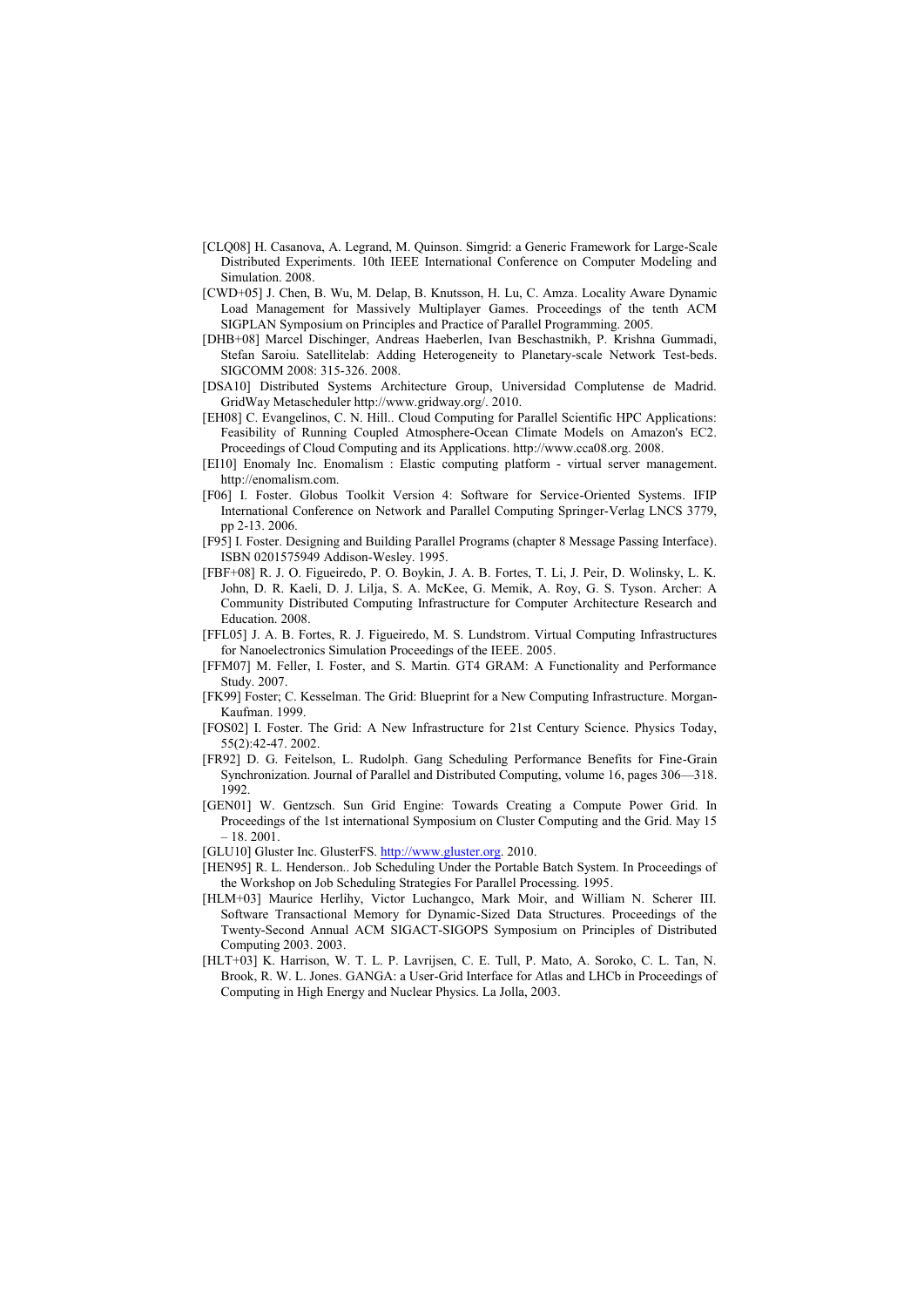- [HOW88] Howard, J.H., Kazar, M.L., Nichols, S.G., Nichols, D.A., Satyanarayanan, M., Sidebotham, R.N., & West, M.J.. Scale and Performance in a Distributed File System. *ACM Transactions on Computer Systems* **6** (1): 51–81. February 1988.
- [IH09] T. Issariyakul, E.Hossain Introduction to Network Simulator NS2. ISBN: 978-0-387- 71759-3 Springer Books 2009.
- [JELA10] M. Jelasity, A. Montresor, Gian-Paolo Jesi, Spyros Voulgaris. The Peersim Simulator. http://peersim.sf.net.
- [JN99] J.P. Jones, B. Nitzberg. Scheduling for Parallel Supercomputing: A Historical Perspective of Achievable Utilization. Job Scheduling Strategies for Parallel Processing (JSSPP), pp. 1- 16, 1999.
- [KA99] Y. K. Kwok and I. Ahmad. Static Scheduling Algorithms for Allocating Directed Task Graphs to Multiprocessors. ACM Comput. Surv., 31(4):406–471, 1999.
- [KMB+08] G. Klimeck, M. McLennan, S. P. Brophy, G. B. Adams III, M. S. Lundstrom. nanoHUB.org: Advancing Education and Research in Nanotechnology. Computing Science and Engg. 10, 5 (Sep. 2008), 17-23. 2008.
- [LLM88] M. Litzkow, M. Livny, M. Mutka, Condor: a Hunter of Idle Workstations. In Proceedings of the Eighth International Conference of Distributed Computing Systems, pp. 104-111. San Jose, CA, USA. 1988.
- [LEA96] Leach, P. and Perry, D.. Cifs: A common internet file system. Microsoft Interactive Developer. 1996.
- [LZZ+04] V. Lo, D. Zappala, D. Zhou, Y. Liu, and S. Zhao. Cluster Computing on the Fly: P2P Scheduling of Idle Cycles in the Internet. In The 3rd International Workshop on Peer-to-Peer Systems (IPTPS'04) 2004.
- [NLB+07] S. Naicken, B. Livingston, A. Basu, S. Rodhetbhai, Ian Wakeman, Dan Chalmers. The State of Peer-to-Peer Simulators and Simulations. Computer Communication Review, 2007.
- [NRW04] J. Novotny, M. Russell, O. Wehrens, 2004. GridSphere: a Portal Framework for Building Collaborations: Research Articles. Concurr. Comput. : Pract. Exper. 16, 5: 503-513, Apr. 2004.
- [OPL10] OpenNebula Project Leads. OpenNebula, The Open Source Toolkit for Cloud Computing, http://www.opennebula.org/start . 2010.
- [OSU82] J. K. Ousterhout. Scheduling Techniques for Concurrent Systems. Proceedings of Third International Conference on Distributed Computing Systems, 22—30. 1982.
- [PLA+06] Plale, B., D. Gannon, J. Brotzge, K. Droegemeier, J. Kurose, D. McLaughlin, R. Wilhelmson, S. Graves, M. Ramamurthy, R.D. Clark, S. Yalda, D.A. Reed, E. Joseph, V. Chandrasekar, CASA and LEAD: Adaptive Cyberinfrastructure for Real-Time Multiscale Weather Forecasting, Computer (Special issue on System-Level Science), IEEE Computer Science Press, Vol. 39, No. 11, pp. 56-63, Nov. 2006.
- [RD01] A. Rowstron, P. Druschel. Pastry: Scalable, Distributed Object Location and Routing for Large-scale Peer-to-Peer Systems. IFIP/ACM International Conference on Distributed Systems Platforms (Middleware).Vol. 11, pp. 329-350. 2001.
- [RD01a] A. Rowstron e P. Druschel, "Storage management and caching in PAST, a large-scale, persistent peer-to-peer storage utility," ACM SIGOPS Operating Systems Review, vol. 35, 2001, pp. 188-201.
- [S90] V. S. Sunderam. PVM: a Framework for Parallel Distributed Computing. Concurrency: Practice and Experience, Volume 2, Issue 4, pp. 315-339. 1990.
- [SCH07] B. Schmidt. A Survey of Desktop Grid Applications for E-science. Int. J. Web Grid Serv. 3, 3 (Aug. 2007), 354-368. 2007.
- [SH02] F. Schmuck, R. Haskin. GPFS: A Shared-Disk File System for Large Computing Clusters. In Proceedings of the 1st USENIX Conference on File and Storage Technologies, January 28 - 30, 2002.